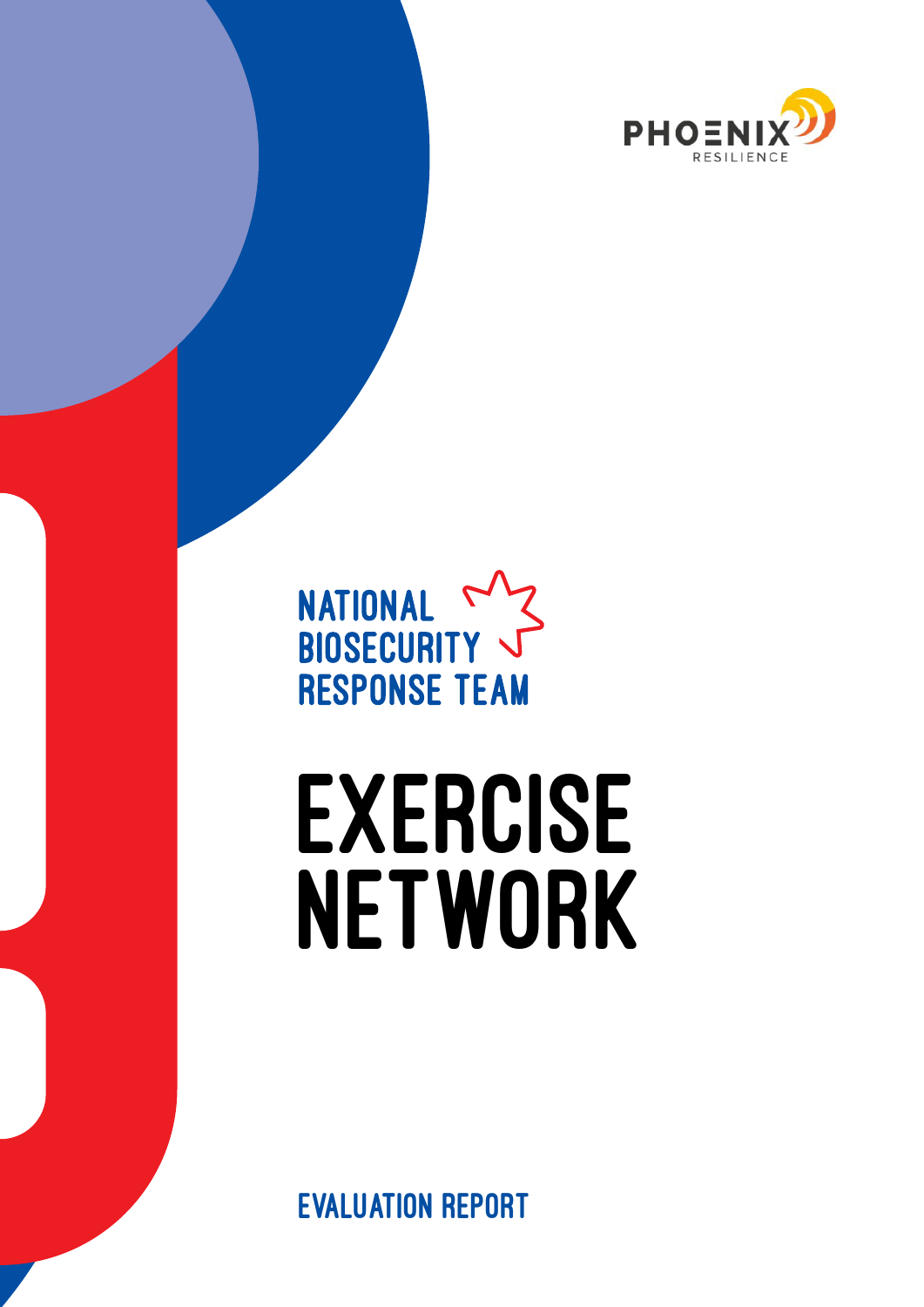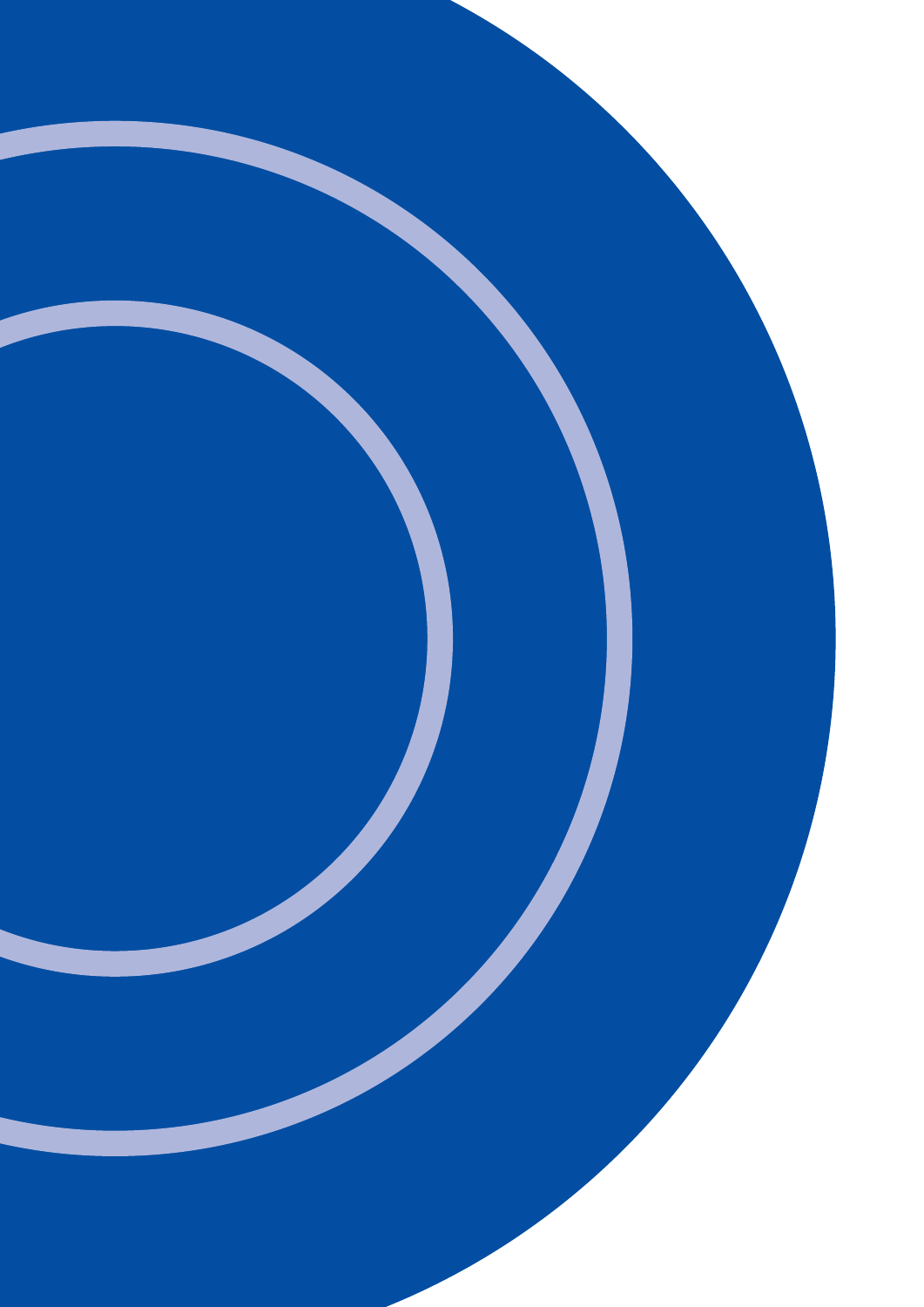## **CONTENTS**

|    | 1.1  |  |  |
|----|------|--|--|
|    | 1.2  |  |  |
|    | 1.3  |  |  |
|    | 1.4  |  |  |
|    | 1.5  |  |  |
|    | 1.6  |  |  |
|    | 1.7  |  |  |
|    | 1.8  |  |  |
|    | 1.9  |  |  |
|    | 1.10 |  |  |
|    | 1.11 |  |  |
|    |      |  |  |
| 2. |      |  |  |
|    | 2.1  |  |  |
|    |      |  |  |
|    |      |  |  |
|    |      |  |  |
|    | 2.2  |  |  |
|    |      |  |  |
|    |      |  |  |
|    | 2.3  |  |  |
|    |      |  |  |
|    |      |  |  |
|    | 2.4  |  |  |
|    |      |  |  |
|    | 3.1  |  |  |
|    |      |  |  |
|    |      |  |  |
|    |      |  |  |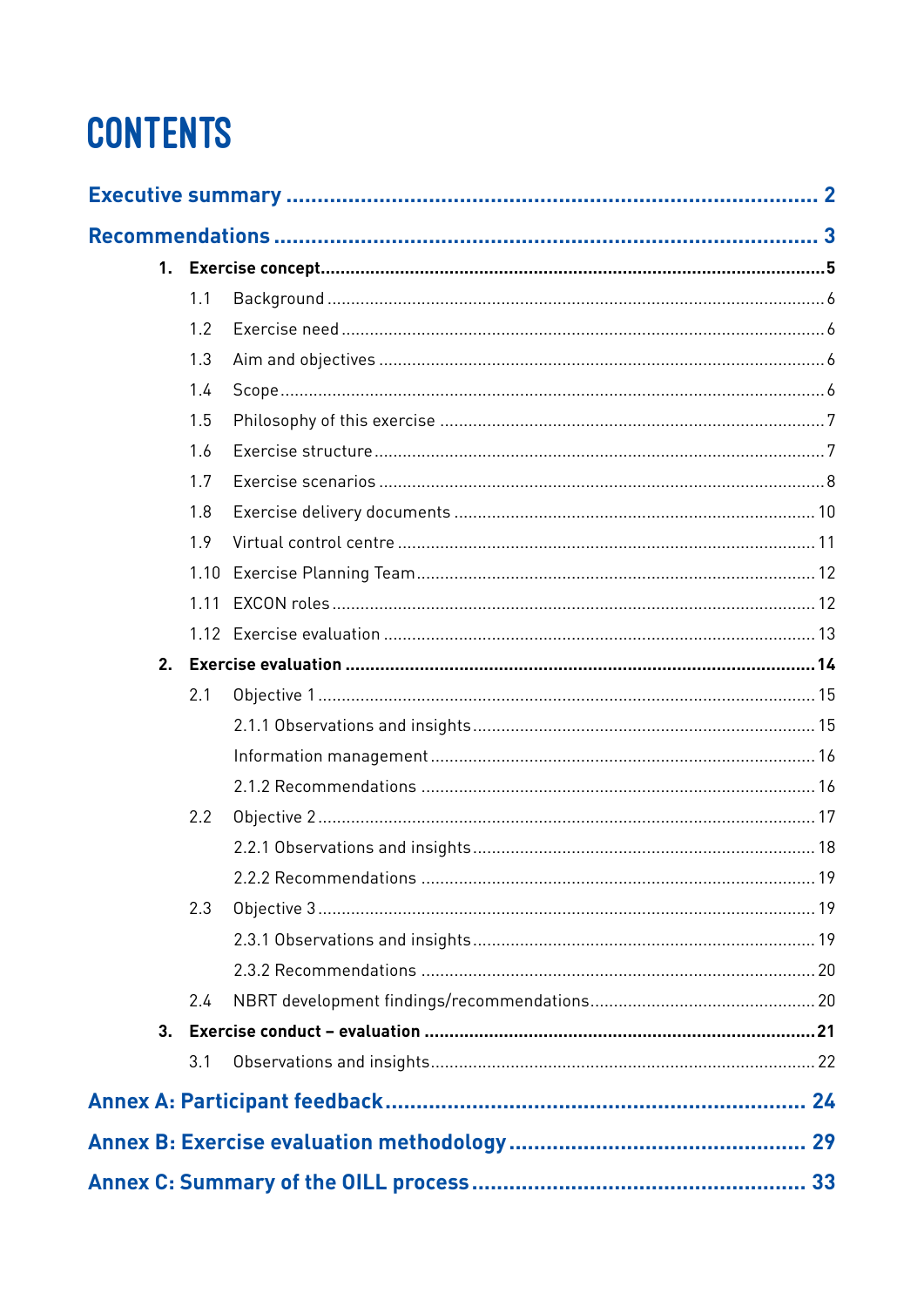## <span id="page-3-0"></span>Executive summary

The National Biosecurity Response Team (NBRT) is at the forefront of emergency preparedness and embraces technology to build virtual response capabilities. Not only did Exercise Network (the Exercise) increase capacity and capability of its participants, but the national Exercise was also planned, developed, and delivered virtually in its entirety – a first in Australia.

From April to June 2021, a team across Australia worked together to plan and deliver Exercise Network for the NBRT. Exercise Network consisted of six sessions over four days, taking the participants through the newly developed protocols for virtual control centres (VCC) using a range of virtual emergency management scenarios. The Planning-cum-Exercise Control Team included representatives from Animal Health Australia (AHA), Plant Health Australia (PHA), the Australian Government Department of Agriculture, Water and the Environment, the Queensland Government Department of Agriculture and Fisheries, the Western Australian Government Department of Primary Industries and Regional Development, and Phoenix Resilience Pty Ltd.

Many of the challenges anticipated by the Exercise Planning Team occurred during the Exercise but were far outweighed by "light-bulb moments" and insights gained by all involved. Exercise Network developed VCC resources for the NBRT, which now has an increased capability and competency to respond virtually. By extension, the learnings of this exercise will inform virtual incident management across Australia and beyond.

## OBSERVATIONS AND INSIGHTS

Operating in a virtual environment poses challenges as compared to a face-to-face environment.

It is more challenging to form and maintain the interpersonal relationships which are essential during a response. Under great pressure and in a fast-paced environment, response personnel require skill and proficiency in operating technology while working remotely to respond in a timely manner. Remaining sedentary and viewing a screen for an extended period also introduces the necessity for an ergonomic working station while responding to a potentially significant event.

In a physical control centre, processes are well-established. This is not the case in a VCC and agreement must be sought on processes in areas such as VCC set-up, roles and responsibilities, approval processes, document management, meeting management and version control.

VCCs rely more heavily on the capability of the individual to manage their own technology, safety, and wellbeing. However, the Exercise identified solutions which can be implemented to assist.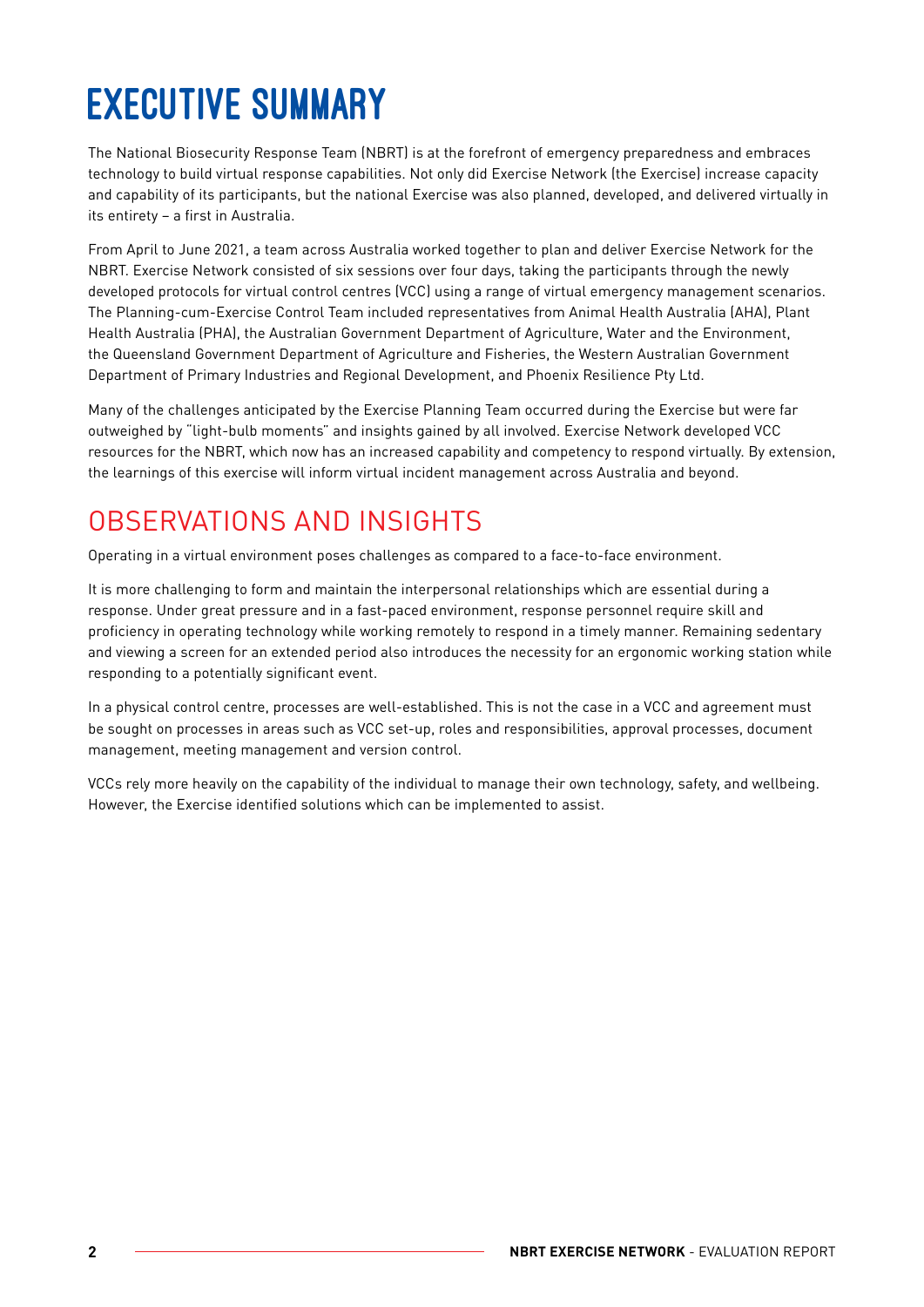## <span id="page-4-0"></span>**RECOMMENDATIONS**

#### **Objective 1: Analyse the needs, gaps, and challenges for NBRT members managing a biosecurity emergency response in a VCC.**

| R <sub>1</sub> . | Develop NBRT guidance for minimum and ideal technology requirements for virtual response<br>operations. Implementing the minimum resource requirements will mitigate findings in relation to<br>information monitoring gaps.                    |
|------------------|-------------------------------------------------------------------------------------------------------------------------------------------------------------------------------------------------------------------------------------------------|
| R <sub>2</sub> . | Develop a VCC induction checklist, which should include:<br>• information management and version control<br>• approval processes<br>file structure<br>$\bullet$<br>• protocols<br>• safety management<br>introductions and team formation.<br>٠ |
| R <sub>3</sub> . | Develop Microsoft Teams (MS Teams) and VCC induction training modules that can be provided<br>upon activation to enable a smooth transition into the VCC environment.                                                                           |
| R4.              | Identify and secure dedicated technology support (human resources) that can be rapidly deployed<br>during a response.                                                                                                                           |

#### **Objective 2: Formalise and test the VCC operating protocols. R5.** Form an NBRT VCC Protocol Working Group that will review, enhance, and formalise the VCC protocols. This group should comprise the Exercise Planning Team members and NBRT mentors. This group should focus on: • researching the most appropriate document and record control procedures and integration with relevant document management systems (Boris/Max) • investigating how the use of function-specific email addresses affects VCC set-up • assessing how the additional VCC roles and responsibilities listed in the protocols integrate and/or align with existing response frameworks, such as the AUSVETPLAN Control Centres Management Manuals and PLANTPLAN • determining how VCCs will integrate with response efforts/plans/structures in other agencies and jurisdictions • reviewing and enhancing the approval process of incident management documents • considering information security measures • determining who will be the custodian of the protocols. **R6.** Develop a set of short instructional videos and interactive workshops that address aspects of the protocol to build competency. **R7.** Allocate resources and appoint roles and responsibilities in the ongoing management of the VCC protocol training program.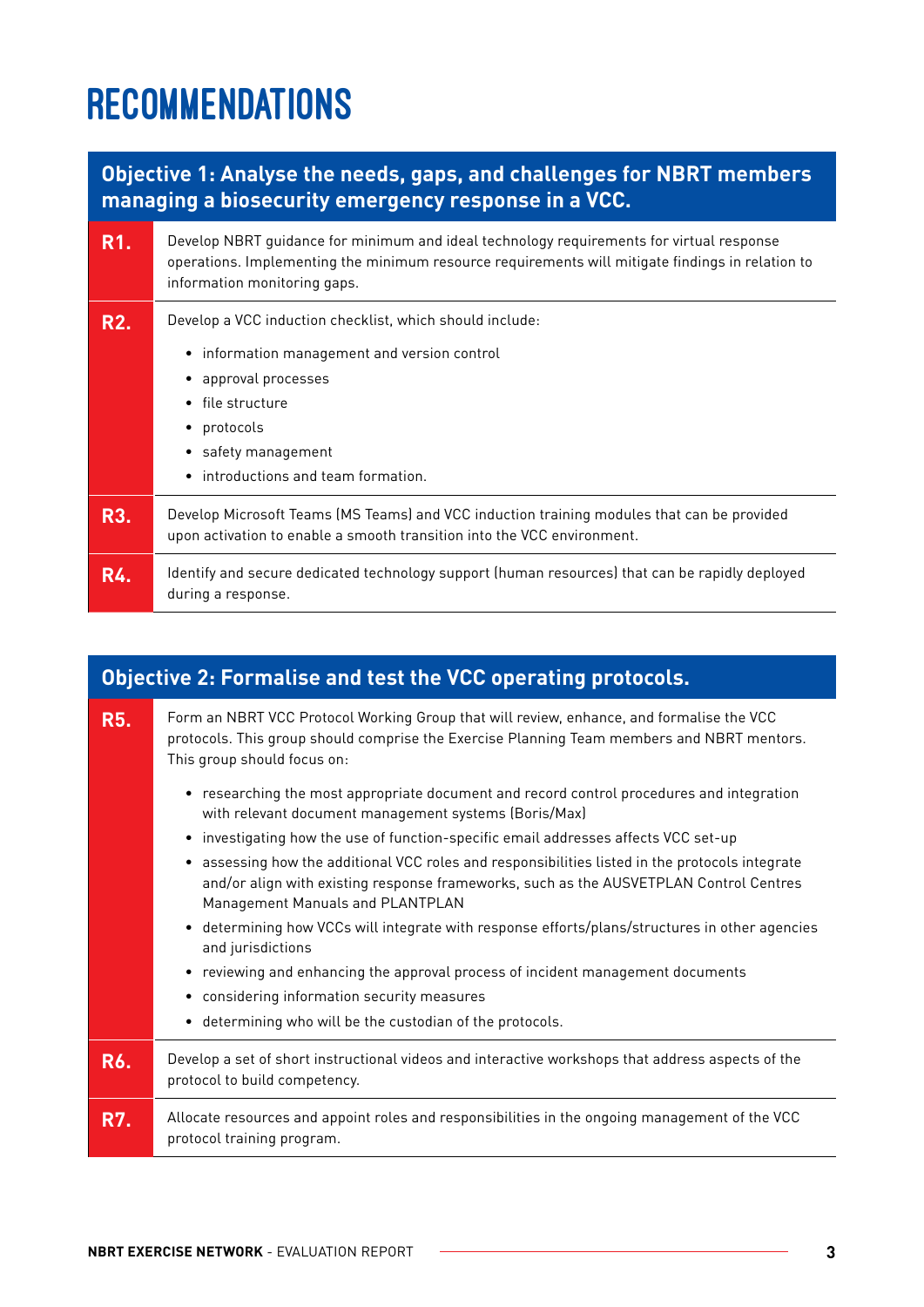#### **Objective 3: Build the capabilities of NBRT members operating/deployed in a virtual incident management environment.**

**R8.** Develop and provide additional VCC MS Teams proficiency and VCC protocol training and exercising.

#### **NBRT Program and development**

**R9.** Undertake ongoing review and update of NBRT incident management tools and templates package, building and expanding on these where appropriate. **R10.** Provide ongoing training on incident management processes, cross-functional collaboration, risk assessment, Public Information, appreciation process and decision-making.

## **BENEFITS**

The Exercise also brought to light the benefits the VCC introduces.

- Representatives from across Australia could participate and build relationships without travelling. This allows people who would otherwise not be able to due to their personal or professional circumstances to participate and contribute. It also allows for an activation time of minutes instead of days.
- Recent events have shown that sudden border closures may be an ongoing challenge and COVID-19-related developments may affect this for some time to come. Having this capability will ensure preparedness through any circumstance.
- In comparison with physical deployments that take people "offline" for an extended period of time, the VCC minimises disruptions to the organisation.
- It allows for easy access to subject matter experts for specific response meetings, which is an ongoing coordination benefit.
- The VCC is a cost-saving option to responding. It utilises existing systems which do not incur extra costs and prevents the travel and deployment costs of a physical response.
- MS Teams offers the opportunity to record meetings which increases the ability to track actions and decisions post-event.
- The ability to work together in one document in real-time, such as an Incident Action Plan (IAP), is more efficient and effective.

Overall, the virtual capability enables rapid, low-cost and inclusive activation for future events.

However vast the benefits are, it is also important to recognise that VCCs pose challenges and risks. Additionally, face-to-face responses and co-location within control centres are still seen as the preferred method for responding to biosecurity incidents but VCCs offer an alternative where this is not the most appropriate option.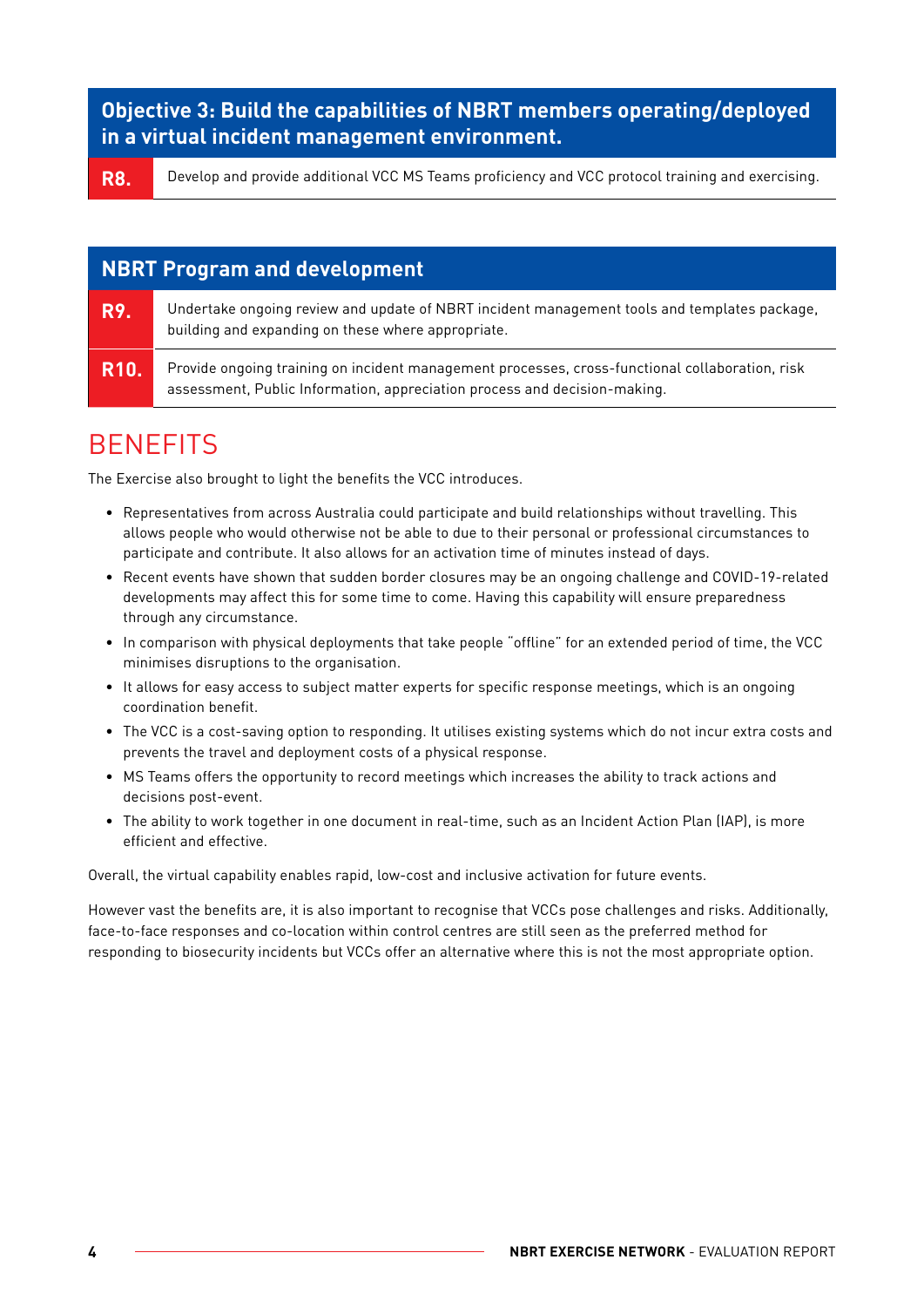<span id="page-6-0"></span>1 **EXERCISE CONCEPT**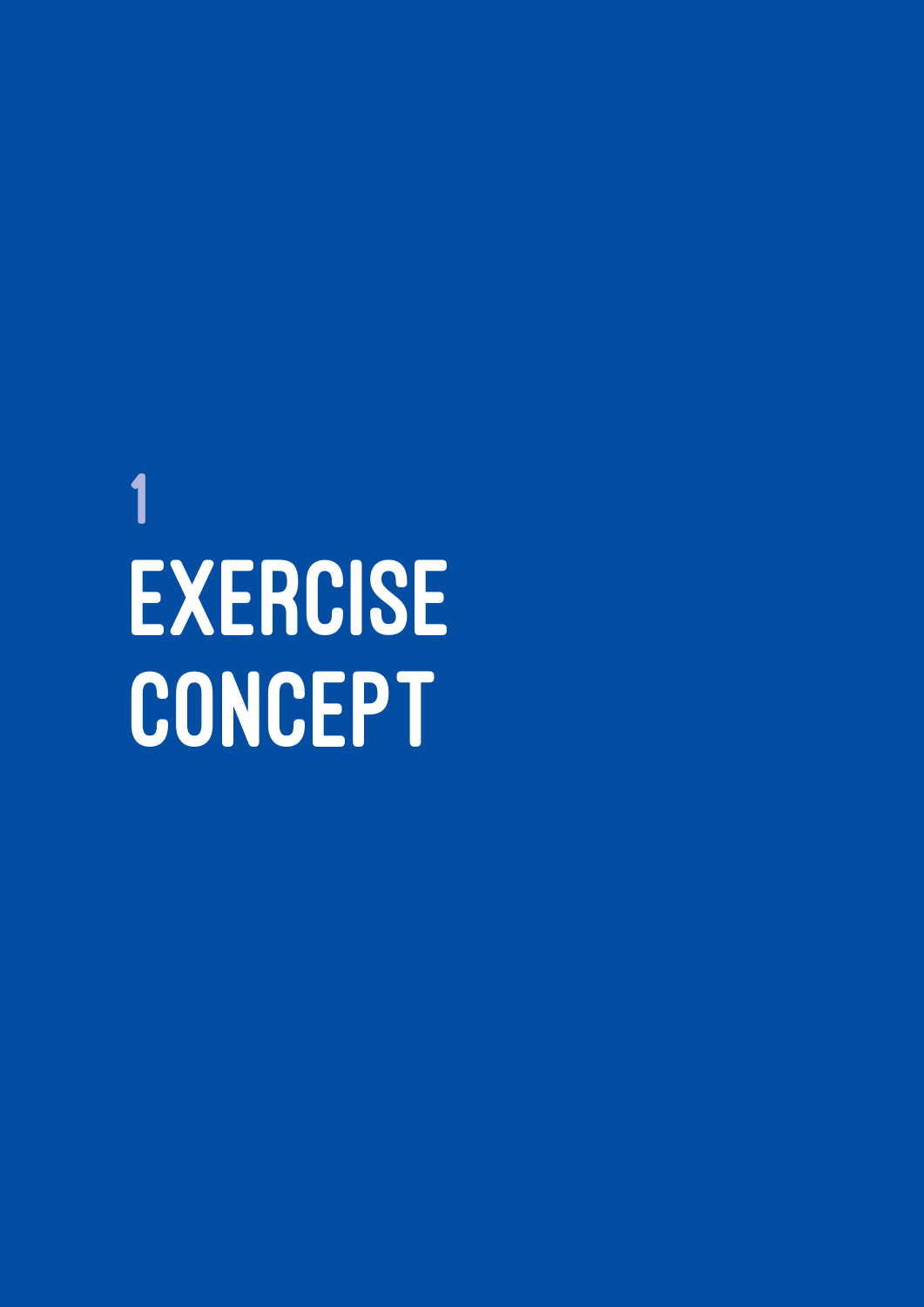## <span id="page-7-0"></span>1.1 BACKGROUND

Control centres are established during the initial stages of a biosecurity emergency response to facilitate coordination and management. Traditionally, this has involved setting up physical facilities with the necessary resources and IT infrastructure to ensure response personnel are co-located. While this approach continues to be preferred and has its advantages, it may not always be a viable option. For example, considerations relating to the safety of responders and operational risks have had to be made in light of the COVID-19 response.

To accommodate the changes in the response environment and associated risks imposed by the COVID-19 pandemic (e.g. physical distancing, mass movement to work-from-home arrangements, restricted travel etc.), jurisdictions have adopted VCCs. Feedback from biosecurity emergency response stakeholders indicate that the transition from physical to VCCs has been relatively smooth, with many of the required IT systems having been previously introduced as staff started to work remotely. However, due to the rapid introduction there has not been a chance to carefully consider the nuances of a VCC. This exercise offered an opportunity for the NBRT Program to explore these nuances with jurisdictional response personnel.

## 1.2 EXERCISE NEED

This exercise was developed and delivered within the MS Teams online environment. Deploying VCCs was initially adopted as a workaround to accommodate COVID-19 restrictions, but has proved to be a valuable resource. The Exercise provided an opportunity to further test and assess the performance of and capabilities in MS Teams against the needs of the NBRT.

Exercise Network was designed to meet the needs of NBRT preparedness, staff development in incident management and continuous improvement in people, processes, technology, and agility through the development of online incident management arrangements. The outcomes of the Exercise will inform future development of NBRT virtual incident management processes and enhanced capability.

## 1.3 AIM AND OBJECTIVES

The aim of this exercise was to enhance the NBRT's preparedness to respond in a VCC.

Three objectives were set to achieve this aim:

- 1. Analyse the needs, gaps, and challenges for NBRT members managing a biosecurity emergency response in a VCC.
- 2. Formalise and test the VCC operating protocols.
- 3. Build the capabilities of NBRT members operating/deployed in a virtual incident management environment.

## 1.4 SCOPE

The Exercise was delivered as part of the NBRT Program to its members. As such, participants comprised of jurisdictional personnel with extensive experience, knowledge and skills in biosecurity emergency responses specifically within the functions of Incident Management, Logistics, Operations, Planning and Public Information.<sup>1</sup> The systems included in this exercise were MS Teams, the Microsoft Office suite and GovTEAMS. Specialised and jurisdiction-specific systems were excluded to prevent technical challenges during the Exercise.

The Exercise was intended to be a combination between training and discussion and functional exercise. The first three sessions were designed for the NBRT mentors and Incident Managers to explore and practice how to implement the protocols, followed by three functional sessions for all NBRT members.

At the time of exercise planning and conduct, the NBRT Program did not include the Finance and Administration or Liaison functions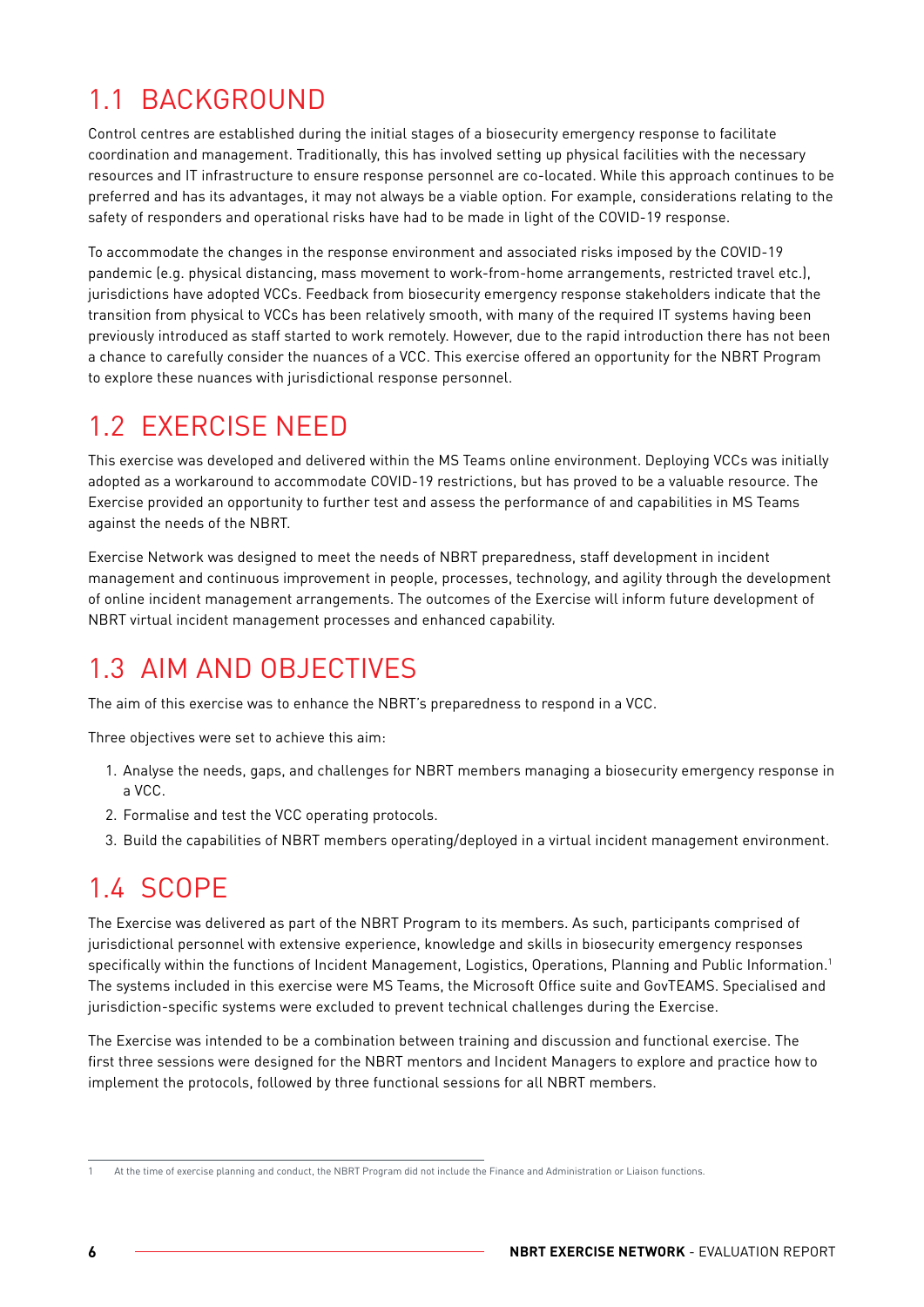<span id="page-8-0"></span>Recommendations and actions flowing from this report will be shared with the respective jurisdictional departments to inform their virtual capability development. The NBRT Program will manage the resources and make them available as required.

## 1.5 PHILOSOPHY OF THIS EXERCISE

Exercise Network was innovative in using a virtual platform, but also in applying scenario-based activities. The setting included a biosecurity-related scenario relating to plant and animal pests and diseases, but mainly used other relevant disaster/emergency scenarios. This enabled the focus to be on virtual incident management processes and not a specific biosecurity response.

The motivators for using this format included:

- The participants of this exercise included multi-jurisdictional, multi-disciplined representatives. This format would ensure the exercise remained equally engaging for all.
- NBRT members are deployed to control centres across Australia and should be able to respond to any hazard (be all-hazards proficient). The structure and processes within incident management are the same, irrespective of the event. This exercise focused on the processes and how to coordinate and manage tasks virtually.
- The additional benefit of raising awareness in NBRT members of the implications/ considerations of a multitude of emergency events. This would bolster the "all hazards" response proficiency.

## 1.6 EXERCISE STRUCTURE

The Exercise was structured across six sessions. Sessions 1–3 were designed to familiarise the mentor and Incident Management cohorts with the VCC environment and protocols and build their capabilities to effectively mentor and lead other NBRT members in sessions 4–6.

The structure and relating topics for each of the sessions are outlined in the tables below.

#### **Table 1 Structure, timings and topics for Exercise Network sessions 1–3**

| <b>Segment</b>                                                           | <b>Session 1</b>                                                              | <b>Session 2</b>                                                                          | <b>Session 3</b>                                            |  |
|--------------------------------------------------------------------------|-------------------------------------------------------------------------------|-------------------------------------------------------------------------------------------|-------------------------------------------------------------|--|
| <b>Topics</b>                                                            | <b>Deployment and</b><br>setting up the<br><b>Incident Management</b><br>Team | <b>Situational</b><br>awareness, Common<br><b>Operating Picture,</b><br>operational tempo | Multi-agency<br>coordination, liaison,<br>safety management |  |
| Introduction/induction/recap                                             | 20 mins                                                                       | 10 mins                                                                                   | 10 mins                                                     |  |
| Process and practice<br>refresher: presentation/<br>guest speaker/mentor | 20 mins                                                                       | 20 mins                                                                                   | 20 mins                                                     |  |
| Scenario introduction                                                    | 5 mins                                                                        | 5 mins                                                                                    | 5 mins                                                      |  |
| Execute tasks                                                            | 45 mins                                                                       | 55 mins                                                                                   | 50 mins                                                     |  |
| <b>Brief back</b>                                                        | 20 mins                                                                       | 20 mins                                                                                   | 15 mins                                                     |  |
| Debrief                                                                  | 10 mins                                                                       | 10 mins                                                                                   | 20 mins                                                     |  |
| <b>Total</b>                                                             | 120 mins                                                                      | 120 mins                                                                                  | 120 mins                                                    |  |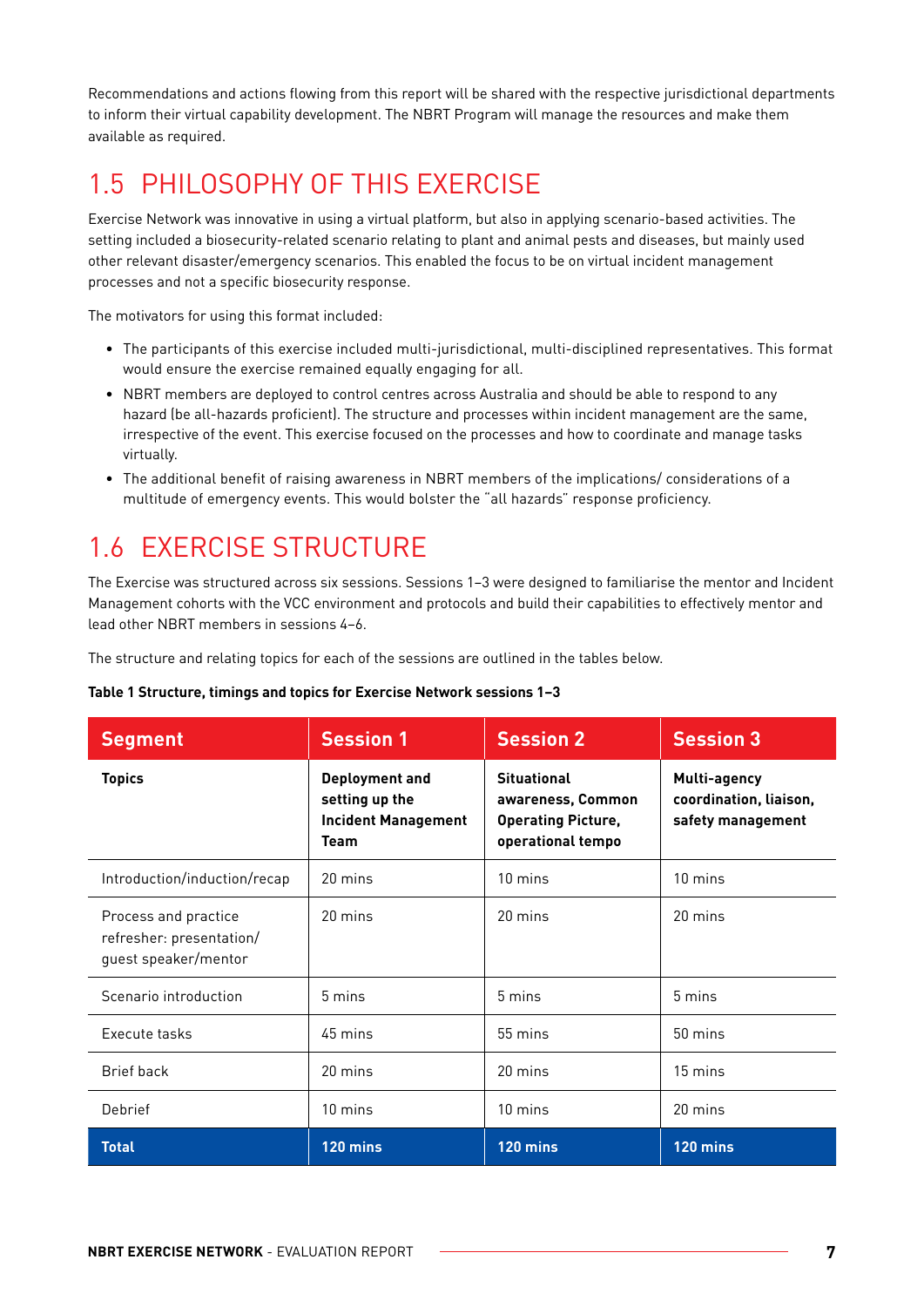<span id="page-9-0"></span>Sessions 4–6 were designed to test the protocols and the VCC by implementing incident management processes. During these sessions, participants performed the duties of their function and collaborated to meet the response objectives of the VCC. For sessions 4–6, an Incident Controller (IC) was appointed from the Incident Management cohort.

| <b>Segment</b>                                                           | <b>Session 4</b>                                 | <b>Session 5</b>      | <b>Session 6</b>                                                                                                                         |  |
|--------------------------------------------------------------------------|--------------------------------------------------|-----------------------|------------------------------------------------------------------------------------------------------------------------------------------|--|
| <b>Topics</b>                                                            | Activation,<br>mobilisation, setup,<br>induction | <b>Planning cycle</b> | <b>Stakeholder</b><br>engagement,<br>communication and<br>coordination between<br>functions, multi-<br>agency coordination,<br>briefings |  |
| Introduction/induction/recap                                             | 20 mins                                          | 10 mins               | 10 mins                                                                                                                                  |  |
| Process and practice<br>refresher: presentation/<br>guest speaker/mentor | 20 mins                                          | 20 mins               | 20 mins                                                                                                                                  |  |
| Scenario introduction                                                    | 5 mins                                           | 5 mins                | 5 mins                                                                                                                                   |  |
| Execute tasks                                                            | 45 mins                                          | 55 mins               | 50 mins                                                                                                                                  |  |
| <b>Brief back</b>                                                        | 20 mins                                          | 20 mins               | 15 mins                                                                                                                                  |  |
| Debrief                                                                  | 10 mins                                          | 10 mins               | 20 mins                                                                                                                                  |  |
| <b>Total</b>                                                             | 120 mins                                         | 120 mins              | 120 mins                                                                                                                                 |  |

#### **Table 2 Structure, timings and topics for Exercise Network sessions 4–6**

## 1.7 EXERCISE SCENARIOS

The scenarios utilised and their respective sessions have been listed in Table 3.

#### **Table 3 Exercise Network session scenarios**

| <b>Session</b> | <b>Scenario</b>                                                                                                                                                                                                               |
|----------------|-------------------------------------------------------------------------------------------------------------------------------------------------------------------------------------------------------------------------------|
|                | There has been a suspected, highly volatile and fast-spreading outbreak in a very remote area.<br>The severity of the event requires a control centre to be set up as soon as possible, target: 4-6-<br>hour activation time. |
|                | The jurisdiction has requested the NBRT to set up an interim VCC while a physical deployment is<br>set in motion. The Local Control Centre (LCC) on location is expected to be complete in 3 days.                            |
|                | The NBRT has committed to provide the IC, 2 Planning Officers, 2 Logistics Officers, 4<br>Operations Officers and 1 Public Information Officer in the VCC for the next 3 days.                                                |
|                | Several representatives in the field are collecting impact reports. There are various industry<br>representatives who require regular updates.                                                                                |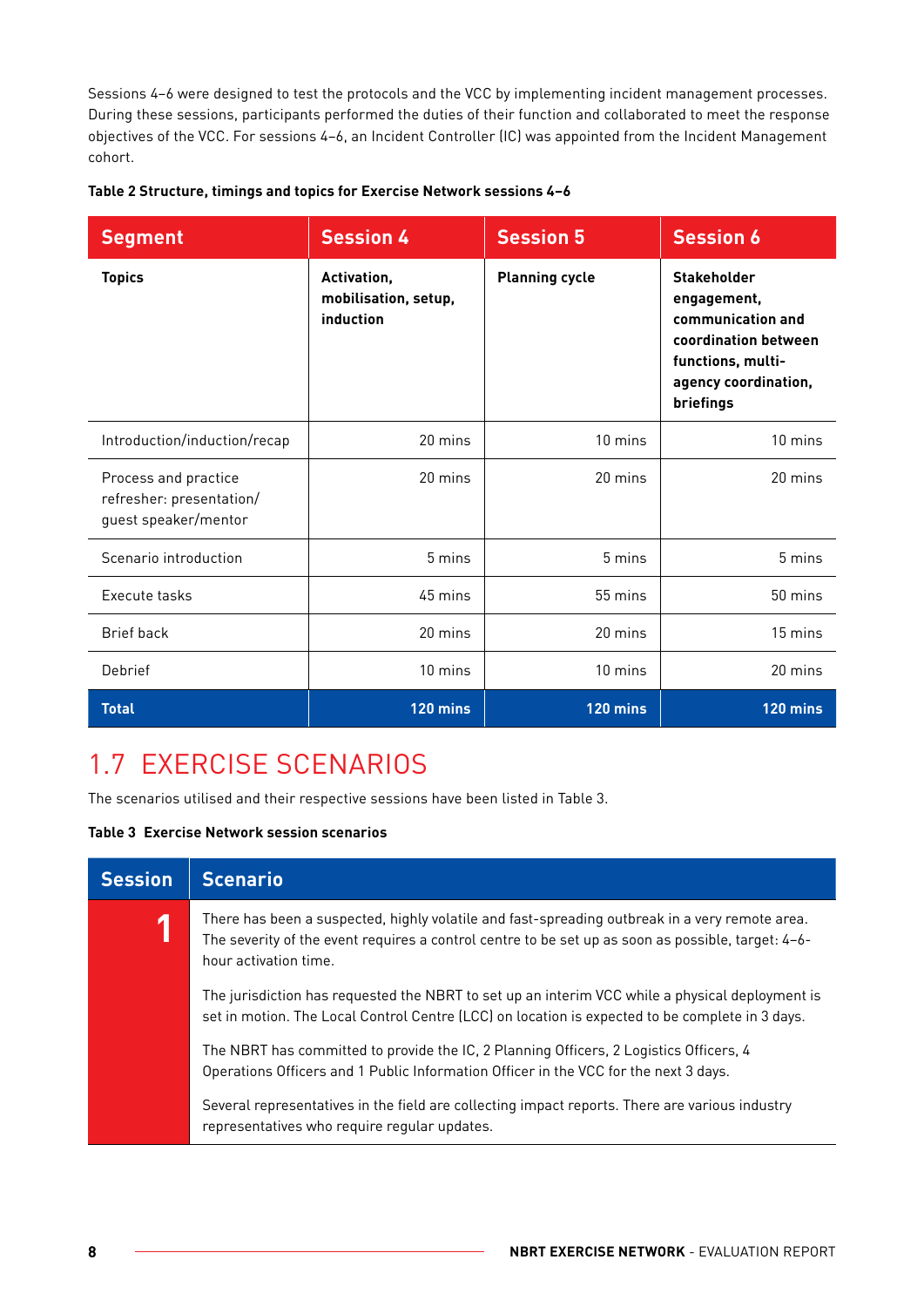| You are part of a response to widespread bushfires.<br>Your VCC is expected to report to the State Emergency Management Committee (SEMC) which                                                                                                                                                                            |  |
|---------------------------------------------------------------------------------------------------------------------------------------------------------------------------------------------------------------------------------------------------------------------------------------------------------------------------|--|
|                                                                                                                                                                                                                                                                                                                           |  |
| meets daily at 06:00, 12:00 and 18:00. Prior to each meeting, the SEMC expects updates on your<br>response objectives/strategies, as well as updated situation reports (SitRep).                                                                                                                                          |  |
| The inter-governmental communications network requires meetings to develop messaging<br>daily at 05:00, 11:00 and 15:00. The event is a trending topic on social media, with significant<br>community outrage over the lack of government support in the impacted regional areas.                                         |  |
| Fire is the control agency.                                                                                                                                                                                                                                                                                               |  |
| You are a state support agency responsible for the management of community consequence,<br>specifically community safety/wellbeing.                                                                                                                                                                                       |  |
| Agencies you are working with include: other government departments/agencies; local councils/<br>municipalities; police and emergency services; Red Cross; utility providers; telcos; and industry<br>organisations.                                                                                                      |  |
| A deliberate food contamination issue has arisen with some fruit. The issue has been detected<br>by consumers in City A, but the fruit was distributed from a remote area.                                                                                                                                                |  |
| The investigation and response are led by a law enforcement agency but require a biosecurity<br>agency to provide support.                                                                                                                                                                                                |  |
| Setting up an LCC will take at least 2 days.                                                                                                                                                                                                                                                                              |  |
| The NBRT is requested to provide support to the lead agency and activate the VCC within the<br>next 4 hours until the LCC is activated.                                                                                                                                                                                   |  |
| MV Wakashio ran aground on a coral reef about 1.6km off Mauritius, releasing approximately<br>1,000 tonnes of crude oil (a quarter of the ship's total cargo) in the Indian Ocean in vicinity of<br>the internationally recognised Blue Bay Marine Park - polluting the island of Mauritius' once<br>untouched coastline. |  |
| Prolonged pounding by heavy sea conditions has caused further cracking of the ship's hull. The<br>ship could potentially break apart and the remaining crude oil would be released into the ocean.                                                                                                                        |  |
| A state of disaster is declared by local authorities and additional resources, including<br>international Incident Management Team (IMT) resources, are deployed to assist.                                                                                                                                               |  |
| The spill has so far extended about 27kms <sup>2</sup> around the Wakashio.                                                                                                                                                                                                                                               |  |
| At approximately 05:30 this morning, it was reported that a pod of 60 whales were found<br>6<br>beached at an Australian island.                                                                                                                                                                                          |  |
| This island is known for its 4WD/camping/fishing tourism and can only be accessed by ferry. The<br>island has 2,239 inhabitants.                                                                                                                                                                                          |  |
| You are the lead government agency (environment, wildlife and tourism) operating from the VCC.                                                                                                                                                                                                                            |  |
| Response agencies involved include: fire; state emergency services; spontaneous volunteers;<br>animal rescue agency; the major local tourist; marine and conservation park; residents; police;<br>council; Surf Life Saving; and the Environmental Protection Agency.                                                     |  |
| Other stakeholders include the local community and animal rights activists.                                                                                                                                                                                                                                               |  |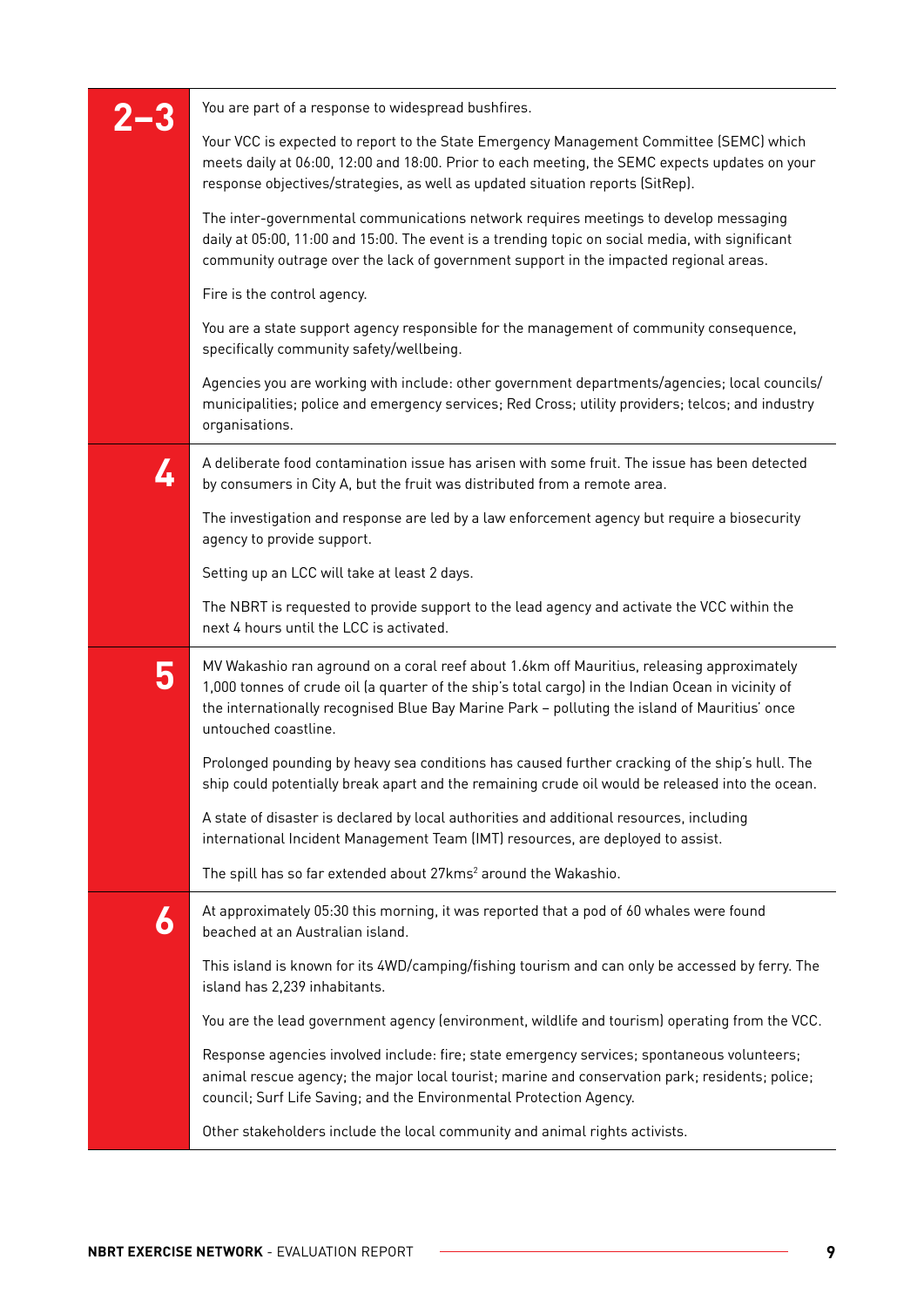## <span id="page-11-0"></span>1.8 EXERCISE DELIVERY DOCUMENTS

The following documents were used in the delivery of the Exercise:

- Pre-exercise:
	- exercise plan for the Exercise Planning Team
	- joining instructions
	- exercise pre-brief PowerPoint presentation
	- MS Teams training document.
- Exercise delivery:
	- VCC protocols
	- exercise schedule (master schedule of events)
	- Exercise Control (EXCON) instructions
	- mentor instructions, sessions 4–6
	- IC instructions, sessions 4–6
	- exercise delivery PowerPoint presentation, session 1–6
	- scenarios and supporting documents, session 1–6
	- task sheets for each group and each session
	- incident management templates (IAP, SitRep, communication plan, safety plan, risk assessment)
	- improvement logs (e-logs)
	- mentor/EXCON exercise assessment form
	- participant feedback forms (e-forms).

For the successful execution of tasks, the VCC protocol was developed by the Phoenix Resilience team, which included instructions for:

- set-up
- roles and responsibilities
- information management
- processes
- establishment and maintenance of the Common Operating Picture
- safety management for staff working remotely.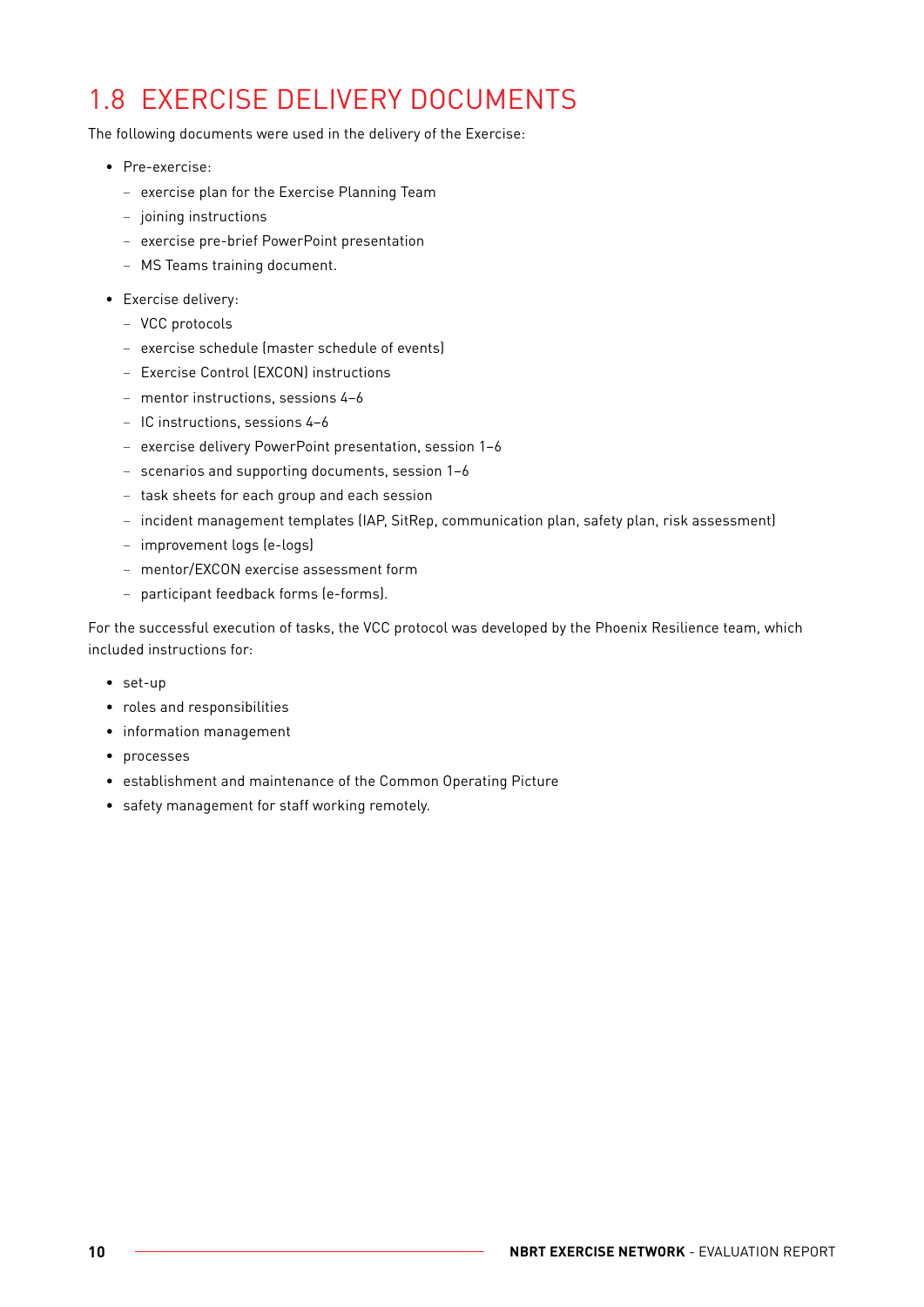## <span id="page-12-0"></span>1.9 VIRTUAL CONTROL CENTRE

The VCC design was based on lessons from previous VCC exercises in which members of the Exercise Planning Team had been involved.

The VCC structure and colours (Figure 1) reflect the incident management structure in the Biosecurity Incident Management System (BIMS). However, within Planning, two Planning rooms were added for multi-functional Planning meetings to take place. This allows for multiple Planning products to be developed simultaneously.

The Common Operating Picture sits within the "files" section of the Planning channel to enable shared situational awareness across the VCC. Planning is also the custodian of the Planning products within their channel. Operations, Logistics and Public Information maintain their functional documents within their channel as directed.

Incident Control maintains the IMT agenda, minutes and meeting logs within their channel.

The VCC was structured as follows:



**Figure 1 Exercise Network VCC structure**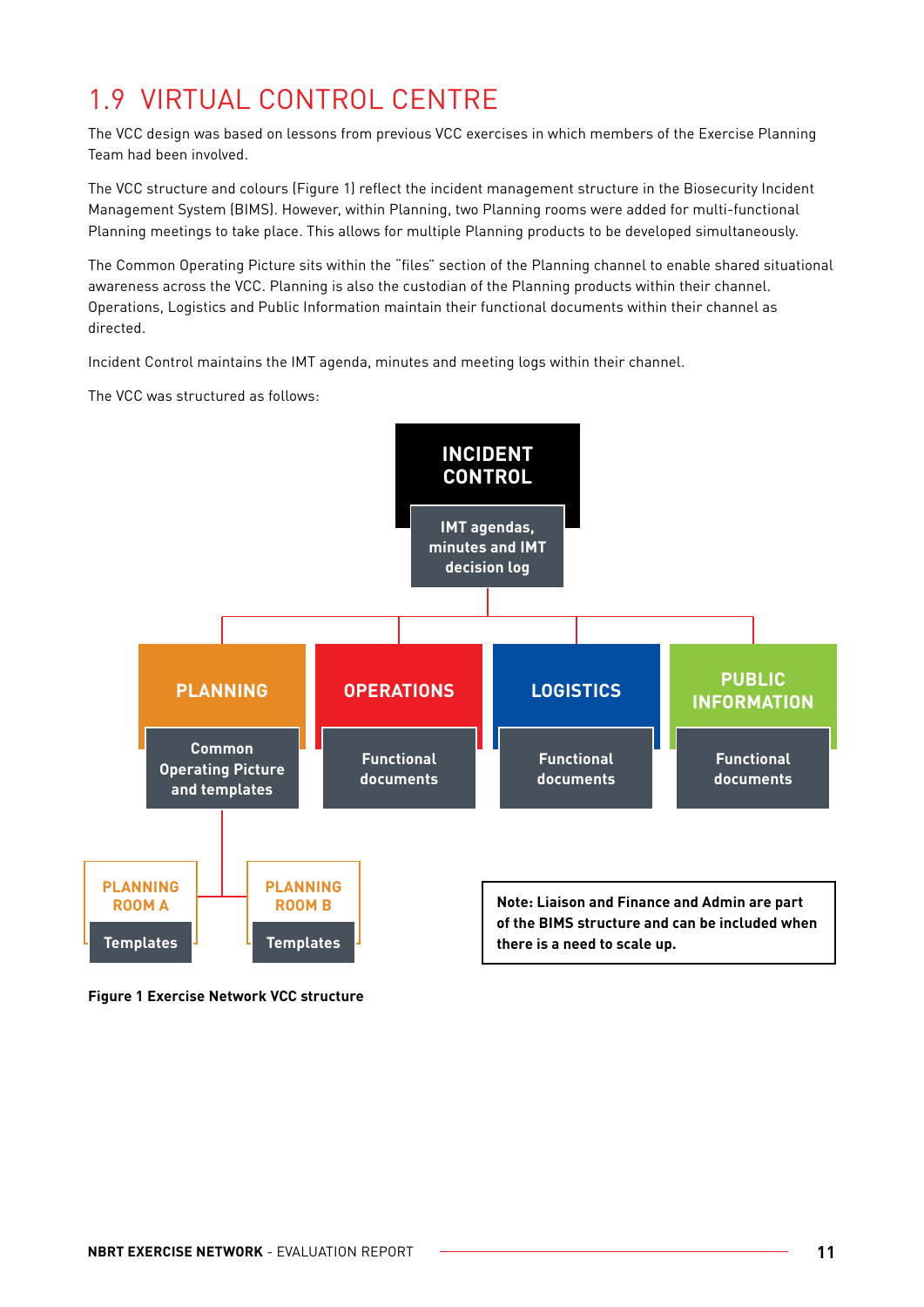## <span id="page-13-0"></span>1.10 EXERCISE PLANNING TEAM

The Planning-cum-Exercise Control Team was formed by representatives from AHA, PHA, Australian Government Department of Agriculture, Water and Environment, Queensland Government Department of Agriculture and Fisheries, Western Australian Government Department of Primary Industries and Regional Development and Phoenix Resilience Pty Ltd.

Throughout the design, planning and development, the Exercise Planning Team and EXCON collaborated in MS Teams. Exercise planning and EXCON documents were stored in restricted channels.

The Exercise Planning Team and EXCON also made use of a Whatsapp group to coordinate time-critical and insession activities.

## 1.11 EXCON ROLES

| <b>EXCON role</b>                     | <b>Responsibilities</b>                                                                                                                                                           |
|---------------------------------------|-----------------------------------------------------------------------------------------------------------------------------------------------------------------------------------|
| <b>Exercise</b><br><b>Director</b>    | • overall oversight<br>ensure exercise objectives are met<br>decision-maker in case of disruption/real emergency                                                                  |
| <b>Exercise</b><br><b>Controller</b>  | • guidance on incident management process and outcomes<br>coach for IC in sessions 4-6                                                                                            |
| <b>Exercise</b><br><b>Coordinator</b> | • quide and maintain the schedule<br>• narrator for all activities                                                                                                                |
| <b>Technical</b><br>support           | process and manage technical issues<br>respond to technical questions                                                                                                             |
| <b>Safety Officer</b>                 | ensure that all participants' cameras are on and check on anyone who turns<br>it off<br>respond to any safety concerns and direct participants to the appropriate<br>٠<br>support |
| <b>Channel</b><br>support             | • observe activities in the assigned channel<br>maintain WhatsApp communications on the situation<br>raise any issues<br>٠                                                        |
| <b>Mentors</b><br>(sessions 4-6)      | • quide the activities<br>provide technical insight into relevant incident management processes<br>$\bullet$                                                                      |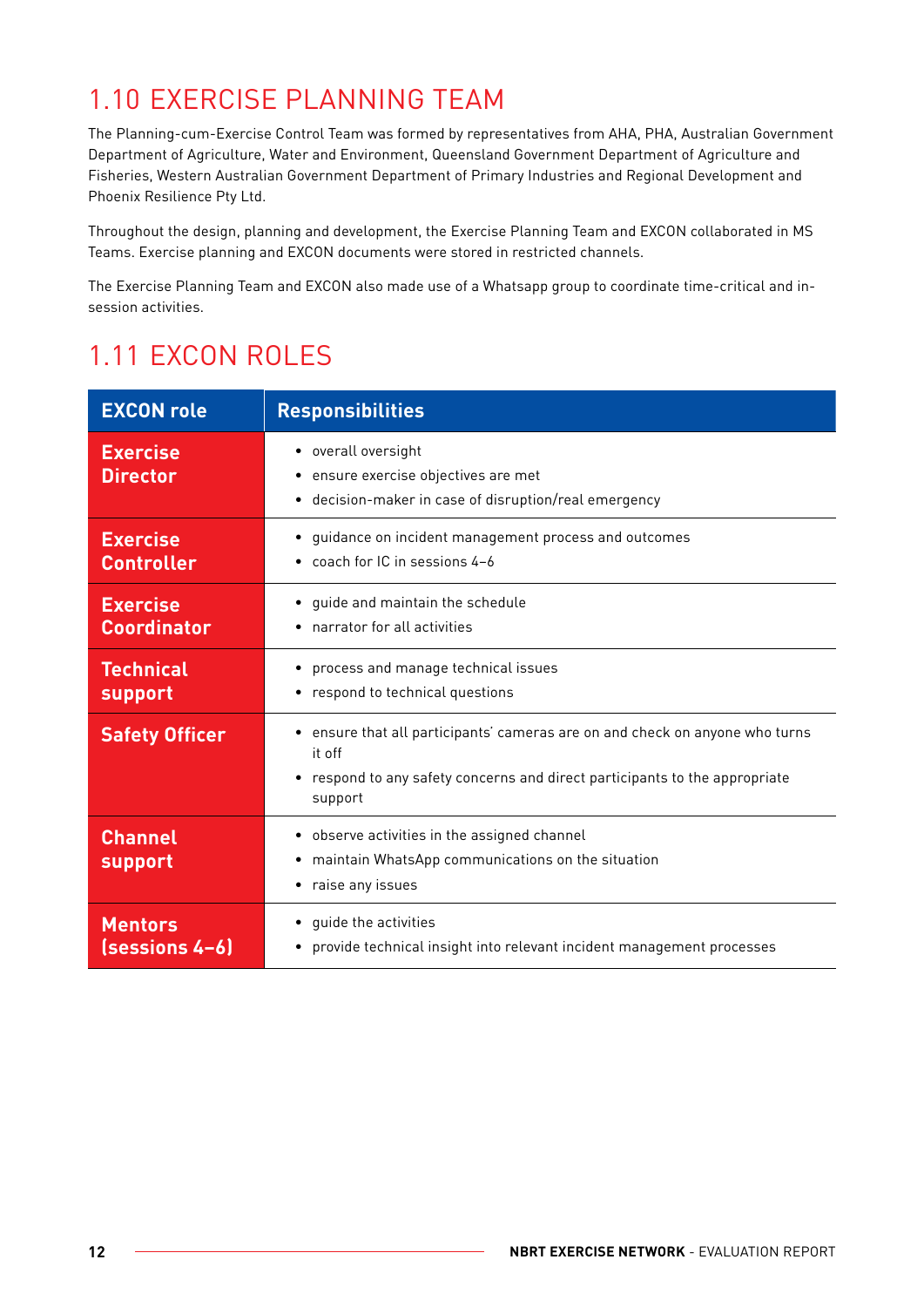## <span id="page-14-0"></span>1.12 EXERCISE EVALUATION

A thorough approach to capturing evaluation data was applied for this exercise by ensuring the following:

- all sessions were recorded for future reference
- all participants, EXCON and mentors were issued improvements logs should there have been any ideas, suggestions or recommendations that could be captured during the Exercise
- EXCON and mentors were issued templated assessment forms that were in line with the methodology of the *Australian Institute for Disaster Resilience Lessons Management Handbook*; columns were divided into observations, insights and lessons identified
- debriefs were conducted after each session
- an online feedback form was provided to the participants which gathered quantitative and qualitative data.

Outcomes of the above have been captured using the P<sup>2</sup>OST<sup>2</sup> E method. The P<sup>2</sup>OST<sup>2</sup> E evaluation process uses elements of the P $^{2}$ OST $^{2}$  E capability framework. This provided the basis for evaluating the effectiveness of the Exercise by addressing each capability element as listed in Table 4.

#### **Table 4 P2 OST2 E capability framework**

| People                     | Roles, responsibilities, accountabilities, skills         |
|----------------------------|-----------------------------------------------------------|
| <b>Process</b>             | Plans, policies, procedures, processes                    |
| <b>Organisation</b>        | Structure                                                 |
| Support                    | Infrastructure, facilities, maintenance                   |
| Technology                 | Equipment, systems, standards, security, interoperability |
| Training                   | Capability qualifications/skill levels                    |
| <b>Exercise management</b> | Exercise development, structure, management, conduct      |

The exercise evaluation methodology is detailed further in Annex B.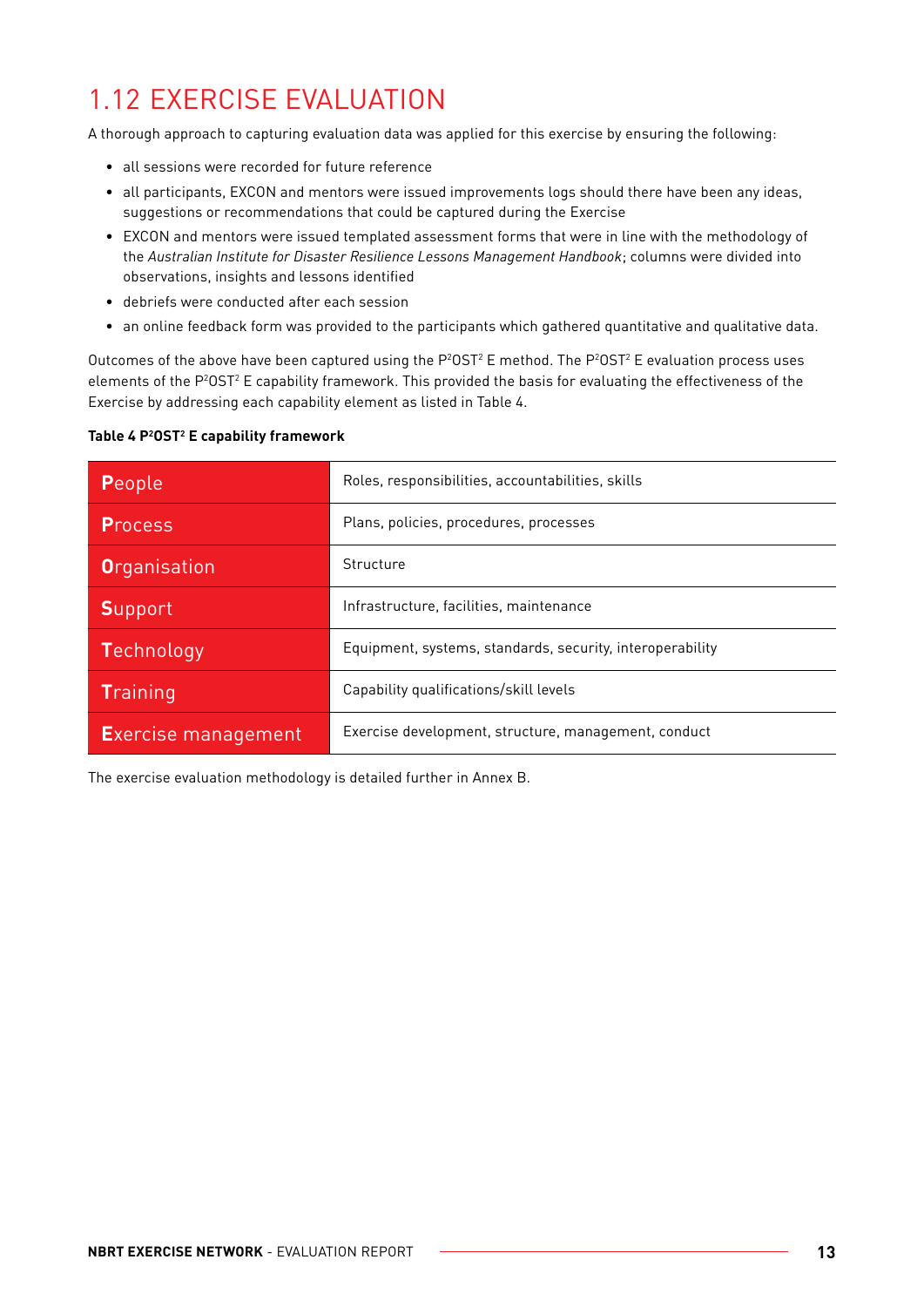## <span id="page-15-0"></span>2 **EXERCISE** EVALUATION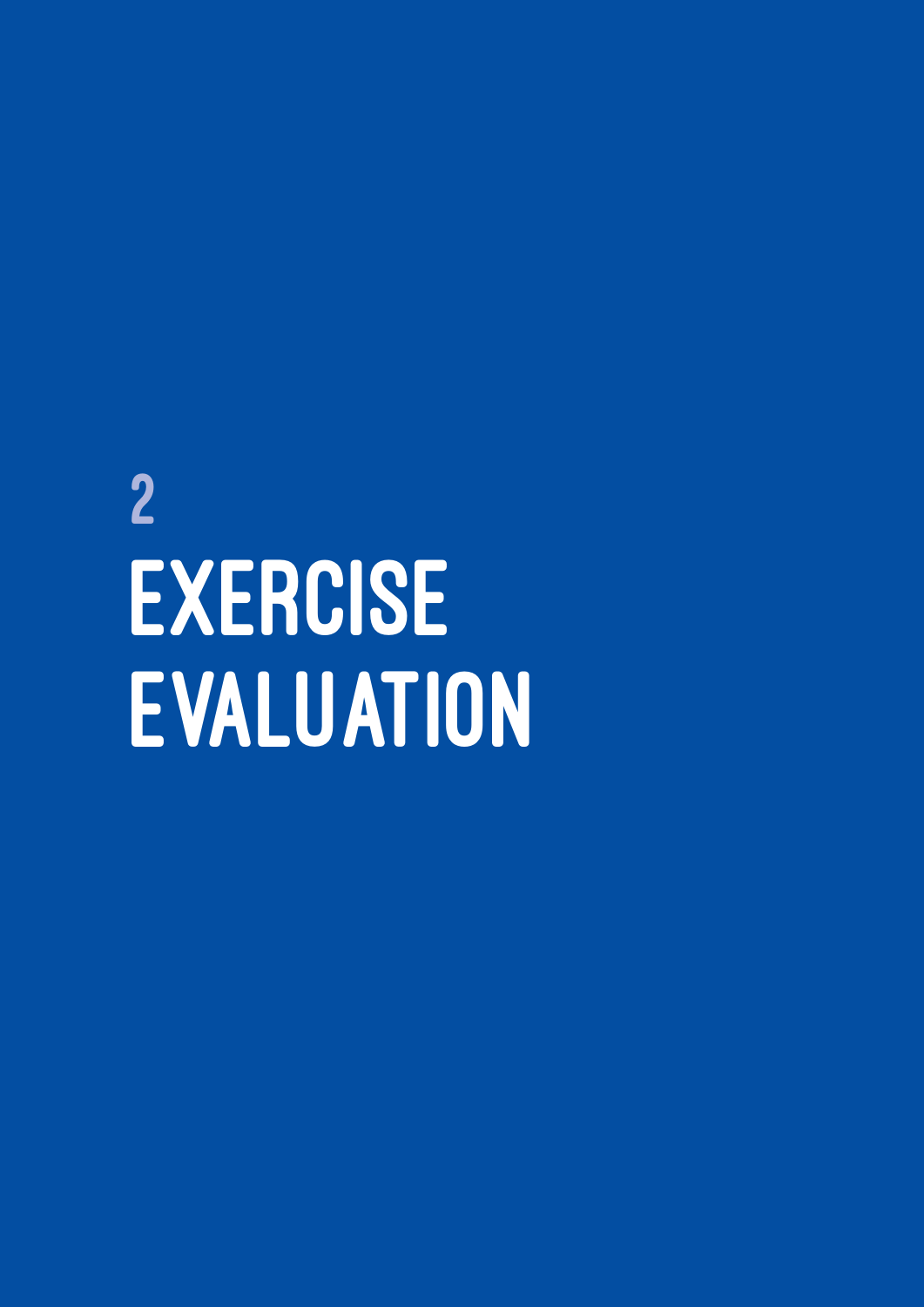<span id="page-16-0"></span>This section contains the findings against the three exercise objectives.

Each section describes the observations and insights, then provides recommendations (lessons identified).

## 2.1 OBJECTIVE 1

**Analyse the needs, gaps and challenges for NBRT members managing a biosecurity emergency response in a VCC.**

#### **2.1.1 Observations and insights**

As expected, the first session proved challenging and participants had difficulty accessing their nominated channel, allocating roles and performing tasks. Despite the pre-exercise training provided, participants appeared unfamiliar with the location of relevant information. Similarly, the next challenge, which involved establishing familiarity with completing templates and preparing documents collaboratively in the software, proved challenging. However, this provided excellent insights about the differences between operating a VCC and a physical control centre.

The four key observations below provided the foundation for some the exercise recommendations.

#### **Technical capability**

First, virtual incident management proved to be challenging. According to observations made during the Exercise, this may be attributed to individuals having limited experience working in MS Teams, varying levels of competency, and/or different levels of access to appropriate technology. The participants noted a significant improvement in their confidence and perceived competence when navigating in and operating from MS Teams by the sixth session. Most participants agreed that MS Teams is intuitive and proficiency can be easily obtained with practise. However, provision of sufficient IT support is critical for learning and ongoing proficiency. The overall participant feedback stated that the quantity (2), skill and approach of the IT technical support during the Exercise was excellent and essential for effective VCC operations. In relation to technological resources, observations indicated that one screen is insufficient to be effective in monitoring the many information channels in a VCC. One participant had four screens and indicated this was highly beneficial.

#### **Working relationships**

Second, in incident response, it is essential to establish strong interpersonal relationships within the team. Familiarity and comradery with others working in the team improves overall success but establishing this is more challenging in a virtual environment. In an incident response we need to achieve "forming, storming, norming, performing<sup>2</sup>" in 20 minutes, so specific measures need to be undertaken to facilitate strong relationships. For example, having each person introduce themselves and share something unrelated to the VCC activity at the start of the shift. During the Exercise, a short activity was trialled in which participants shared two things about themselves (e.g. "Share what do you look after – kids, pets, vegetable garden?" And "tell us something curious about you.") which was noted to be a great icebreaker.

#### **Time pressure**

Third, the pace is much faster in the virtual space because individuals move from meeting to meeting in seconds, which does not allow for short breaks to "collect their thoughts". Further, the perceived expectation among staff that they must be available at any given time (due to that on-demand nature of virtual workspaces) complicates the ability to manage competing priorities both at home and in the workplace. Extended hours are common and this prolonged screen time, lack of breaks and ongoing pressure introduces safety hazards in relation to physical and mental wellbeing.

<sup>2</sup> Bruce Tuckman,1965, "Developmental Sequence in Small Groups."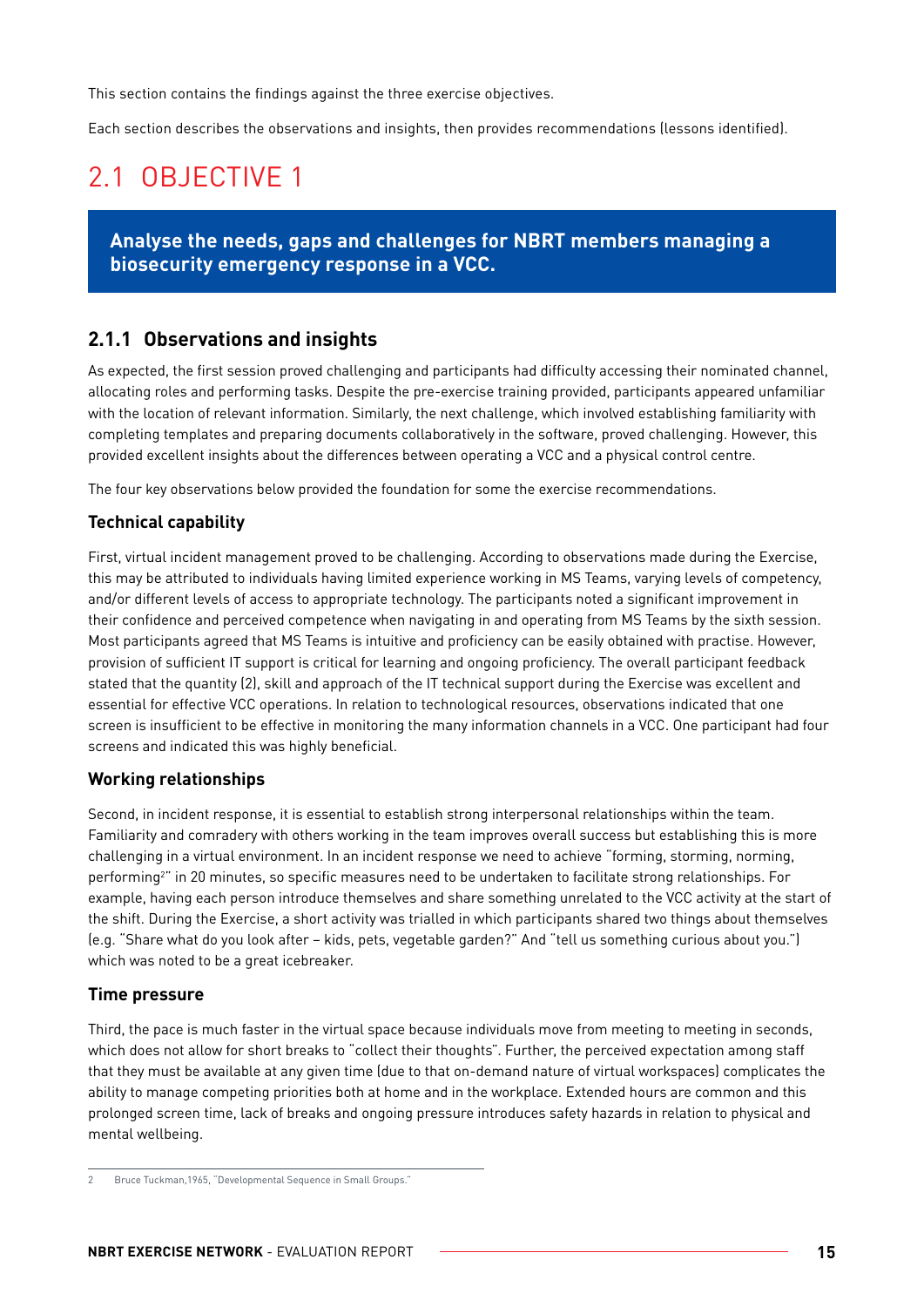#### <span id="page-17-0"></span>**Information management**

In a VCC there are many areas where information can be shared and most are critical to the response. It was observed during the Exercise that it is very challenging to monitor all areas simultaneously as well as focus on individual tasks. This may easily result in information being lost and/or duplicated.

The ability to co-work in documents is beneficial; however, it can add complexity to version control. Removing, moving, copying and downloading documents is very easy, which is beneficial in some ways, but is a significant information security risk as well.

The ability to record all meetings provides an added capability in tracking actions and decisions for reviews and inquiries.

Despite the challenges observed, feedback from participants indicated that there is a medium-to-high willingness of the NBRT members to respond in a VCC in the future. Several participants stated they entered the Exercise with scepticism about the VCC but felt it to be a beneficial platform for incident management after the Exercise.

### **"I had no idea a VCC was even possible before this!"**

**NBRT** member/exercise participant

#### **2.1.2 Recommendations**

| <b>Technology</b> | R <sub>1</sub> . | Develop NBRT quidance for minimum and ideal technology requirements<br>for virtual response operations. Implementing the minimum resource<br>requirements will mitigate findings in relation to information monitoring gaps.                                                 |
|-------------------|------------------|------------------------------------------------------------------------------------------------------------------------------------------------------------------------------------------------------------------------------------------------------------------------------|
| <b>Process</b>    | <b>R2.</b>       | Develop a VCC induction checklist, which should include:<br>• information management and version control<br>• approval processes<br>file structure<br>$\bullet$<br>protocols<br>$\bullet$<br>safety management<br>$\bullet$<br>introductions and team formation<br>$\bullet$ |
| <b>Training</b>   | R3.              | To enable a smooth transition into the VCC environment, develop MS Teams<br>and VCC induction training modules that can be provided upon activation.                                                                                                                         |
| <b>Technology</b> | <b>R4.</b>       | Identify and secure dedicated technology support (human resources) that can<br>be rapidly deployed during a response.                                                                                                                                                        |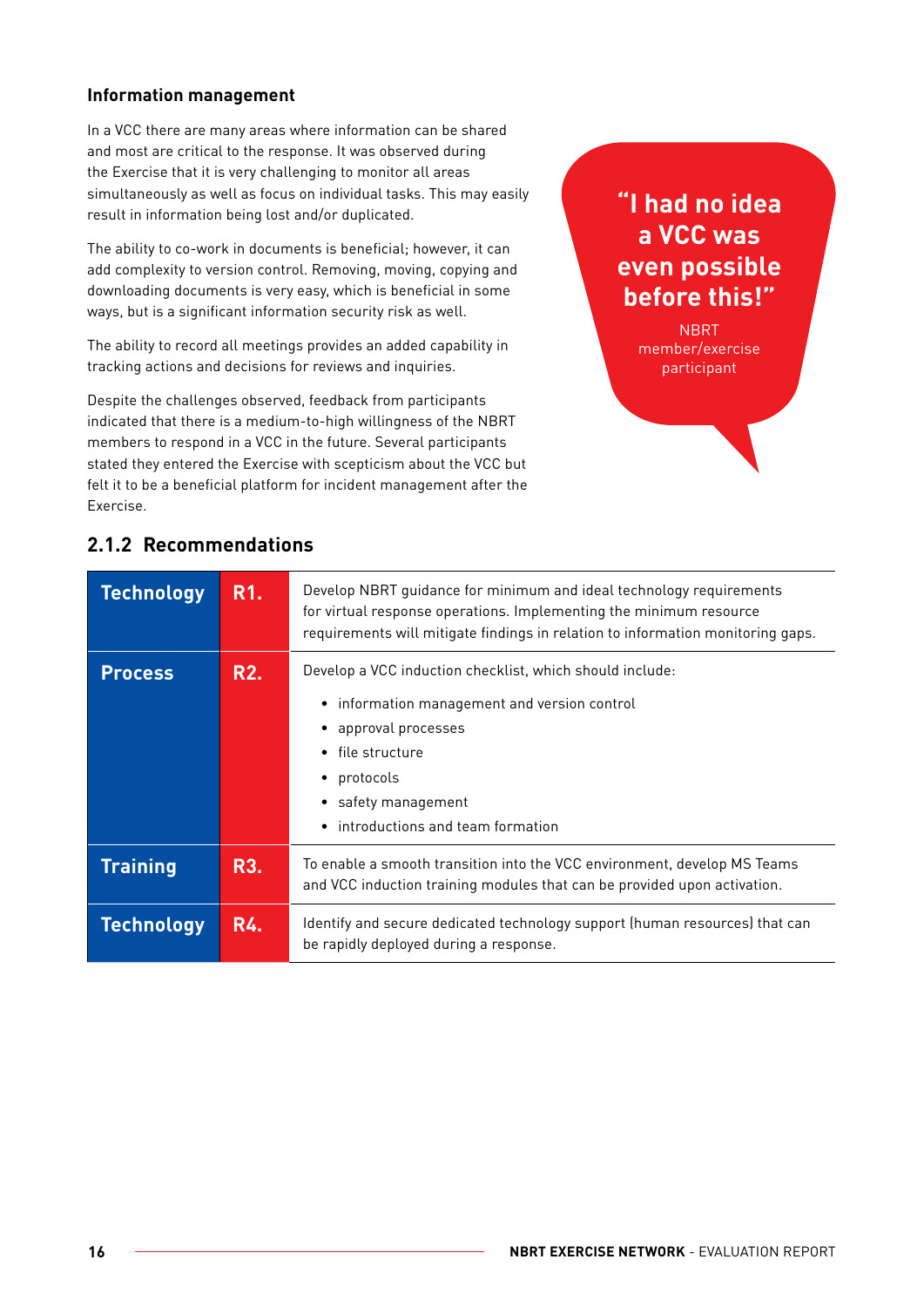## <span id="page-18-0"></span>2.2 OBJECTIVE 2

#### **Formalise and test the VCC operating protocols.**

Prior to the Exercise, draft protocols were developed to guide the incident management activities conducted in a VCC by NBRT members.

The draft VCC protocols developed for testing during the Exercise included:

- 1.Code of Conduct
- 2.VCC setup
- 3.Additional roles and responsibilities in a VCC
- 4.VCC structure
- 5.IAP and SitRep development and approval process
- 6.Establishment and maintenance of the Common Operating Picture
- 7.Monitoring the various information sources in MS Teams
- 8.Communication options in MS Teams
- 9.How to notify VCC members of new, important information
- 10. Setting your status
- 11. Safety management.

The draft protocols were based on the learnings identified in various VCC exercises, as well as consultation with response personnel that have participated in virtual responses and have been refined based on findings from Exercise Network.

The purpose of the updated protocols is to mitigate the identified risks of a VCC response, as well as optimise the outcomes, by setting expectations for set-up, roles and responsibilities and processes. In an actual response, these protocols should be used in conjunction with AUSVETPLAN, PLANTPLAN, BIMS and the Interstate Deployment Arrangements.

#### **Incident Action Plan (IAP)**



**STEP 1:** The IC is to select the team to work on the IAP from all the functions and allocate them to a Planning Room.

**STEP 2**: The selected staff attend the allocated Planning Room and open the IAP template located in the 'Files' section of Planning.

**STEP 3**: The team is to complete the IAP and once completed and approved by the Planning Manager move it to the 'for approval' folder in the IC channel. The Planning Manager is to send an @message to the IC that the IAP is ready for approval.

**Step 4**: The IC is to review the IAP and once approved relocate to the folder COP in Planning and issue a broadcast to inform all that the updated IAP is available.

**Figure 2 Exercise Network VCC document approvals process (e.g. IAPs)**

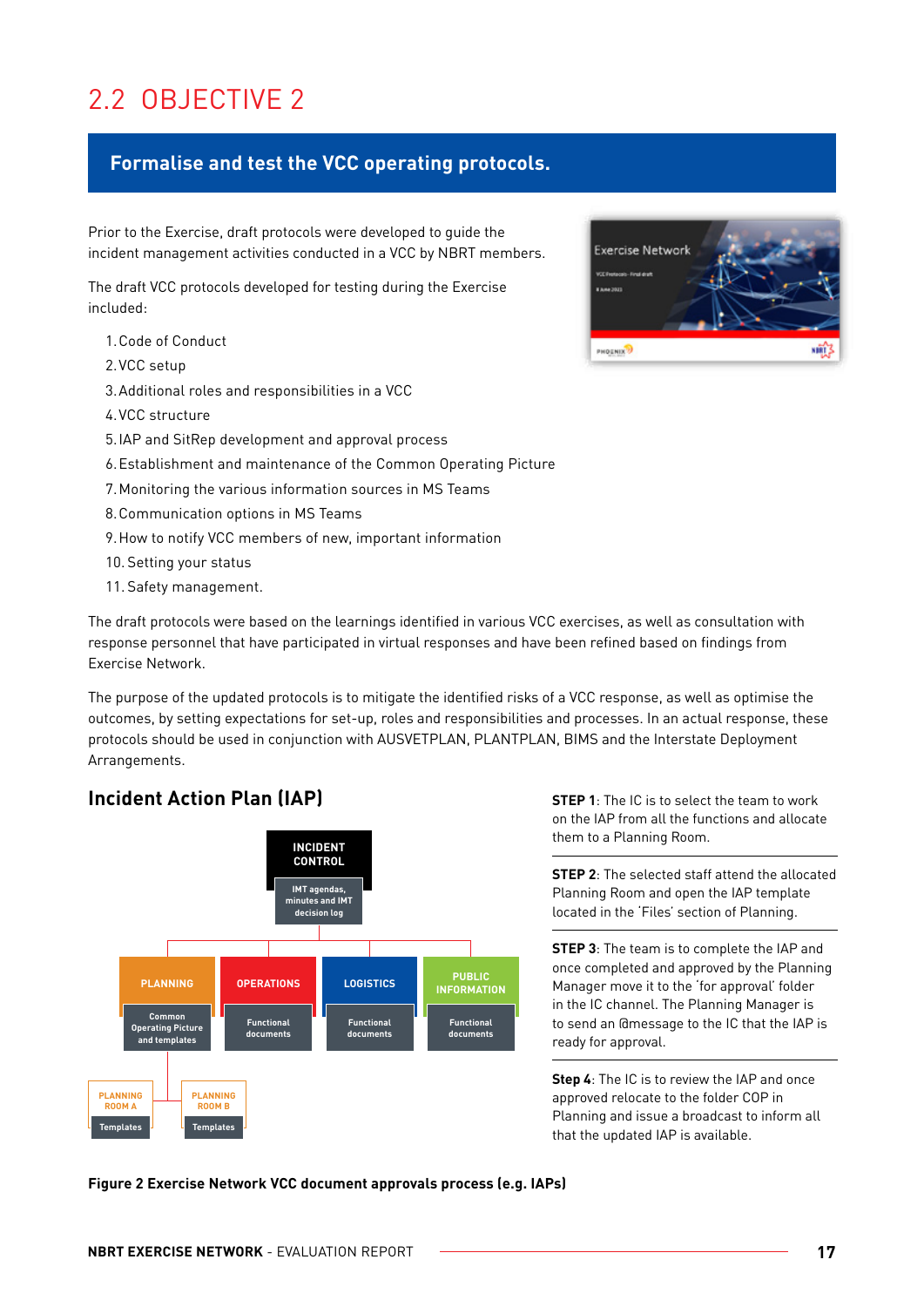#### <span id="page-19-0"></span>**2.2.1 Observations and insights**

As the Exercise sessions progressed and the initial MS Teams proficiency was achieved, it was noted that the participants increased their use of the VCC protocols. In sessions 4–6, participants practiced the IAP approval process and set up the Common Operating Picture.

In the session 4–6 feedback, 20 out of 21 respondents indicated that they found that the protocols assisted them in performing the functional tasks in a VCC.

The feedback trend indicated the VCC protocols were particularly beneficial for clarity on the virtual product (IAP, SitRep, Common Operating Picture) development and approval processes.



#### **Figure 3 Example of IAP approval process being implemented**

| $\langle \rangle$                                                                |                                                                                                                                        |                                     | Q Search                                                                                                                                        |                                                              |                                                                       | $\Box$<br>GovTEAMS            |
|----------------------------------------------------------------------------------|----------------------------------------------------------------------------------------------------------------------------------------|-------------------------------------|-------------------------------------------------------------------------------------------------------------------------------------------------|--------------------------------------------------------------|-----------------------------------------------------------------------|-------------------------------|
| C                                                                                | <b>Teams</b>                                                                                                                           | $\equiv$                            | Planning room A Posts Files Notebook<br>NB                                                                                                      |                                                              |                                                                       | C Meet<br>↗<br>G              |
| $\bigodot$<br>GO <sub>40</sub><br>Teams<br>$\bigcap_{\mathbb{Z} \ni \mathbb{Z}}$ | = Your teams<br>NBRT - Virtual control centre ex<br>General<br>ExCon @<br><b>Incident Management</b><br>Logistics<br><b>Operations</b> | 610<br>$\bullet$ O<br>610<br>$+ 10$ | $\bar{\uparrow}$ Upload $\vee$<br>a Sync<br>$+$ New $\vee$<br>Copy link<br>Planning room A<br>D<br>Name v<br>"LAP Approved<br>"LAP For Approval | $\perp$ Download<br>Modified ~<br>3 hours ago<br>4 hours ago | + Add cloud storage<br>Modified By $\vee$<br>Suzy Perry<br>Suzy Perry | C Open in SharePoint = All Do |
|                                                                                  | Planning<br>Planning room A<br>Planning room B<br><b>Public Information</b><br>Technical and safety support                            | ۰<br>÷<br>۰<br>610                  | <sup>2</sup> IAP In Progress<br>Session 6 Task Overview.pptx<br>TemplateBIMSResponsePlanning_SituationReport A few seconds ago                  | 4 hours ago<br>About an hour ago                             | Suzy Perry<br>Lisa Cameron de Vr<br>Lana Russell                      |                               |
|                                                                                  |                                                                                                                                        |                                     |                                                                                                                                                 |                                                              |                                                                       |                               |

**Figure 4 Example of Common Operating Picture being developed**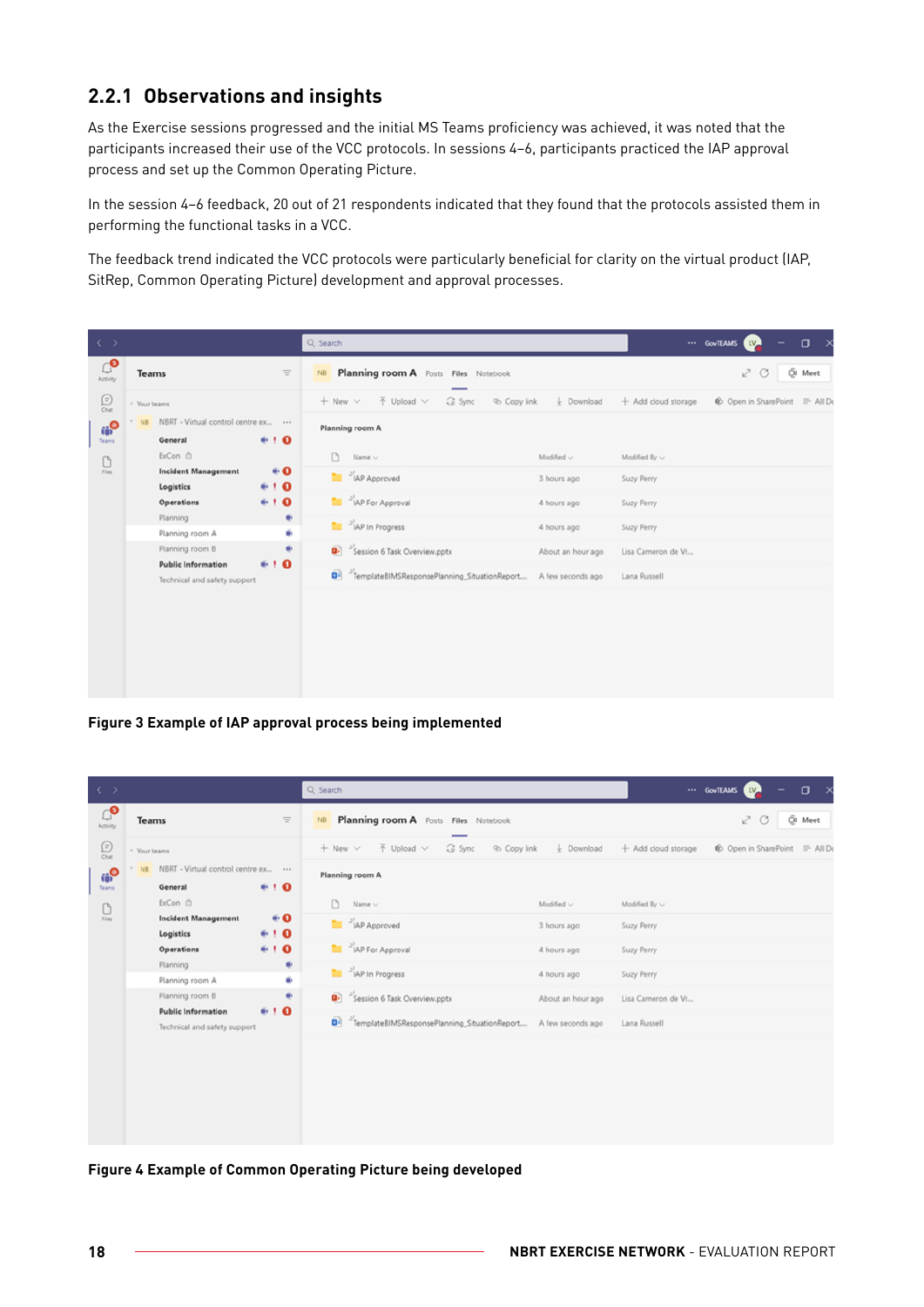#### <span id="page-20-0"></span>**2.2.2 Recommendations**

| <b>Process</b>  | <b>R5.</b> | Form a NBRT VCC Protocol Working Group that will review, enhance and<br>formalise the VCC protocols. This group should comprise the Exercise<br>Planning Team members and NBRT mentors. This group should focus on:<br>researching the most appropriate document and record control<br>procedures and integration with relevant document management<br>systems (Boris/Max)<br>investigating how the use of function-specific email addresses affects<br>$\bullet$<br>VCC setup |
|-----------------|------------|--------------------------------------------------------------------------------------------------------------------------------------------------------------------------------------------------------------------------------------------------------------------------------------------------------------------------------------------------------------------------------------------------------------------------------------------------------------------------------|
|                 |            | assessing how the additional VCC roles and responsibilities listed in the<br>protocols integrate and/or align with existing response frameworks, such<br>as the AUSVETPLAN Control Centres Management Manuals<br>determining how the VCC will integrate with response efforts/plans/<br>٠<br>structures in other agencies and jurisdictions                                                                                                                                    |
|                 |            | reviewing and enhancing the approval process of incident management<br>documents<br>• considering information security measures<br>determining who will be the custodian of the protocols.                                                                                                                                                                                                                                                                                     |
| <b>Training</b> | R6.        | Develop a set of short instructional videos and interactive workshops that<br>address aspects of the protocol to build competency. Note that it would<br>require allocation of resources and appointing roles and responsibilities in<br>the management of the VCC protocol training program, including planning for<br>ongoing delivery.                                                                                                                                      |

## 2.3 OBJECTIVE 3

**Build the capabilities of NBRT members operating/deployed in a virtual incident management environment.**

#### **2.3.1 Observations and insights**

The final objective of this exercise was to build capabilities in virtual incident management.

The Exercise was designed to build that skill in the NBRT mentor cohort first.

As per *NBRT Arrangements*, the mentor cohort is a pool of personnel that can be called upon to assist and guide a jurisdiction when establishing its initial response structures and when deployed, mentors will work alongside jurisdictional response staff in order for them to perform their assigned incident management function/s.

The first 3 sessions focused on exploring and practicing transitions between channels, forming an effective team, collaborating in documents and conducting a briefing. Having this skill allowed the mentors to lead groups of NBRT members more effectively in sessions 4–6.

### **"We learnt, we did, we taught."**

Exercise participant and NBRT mentor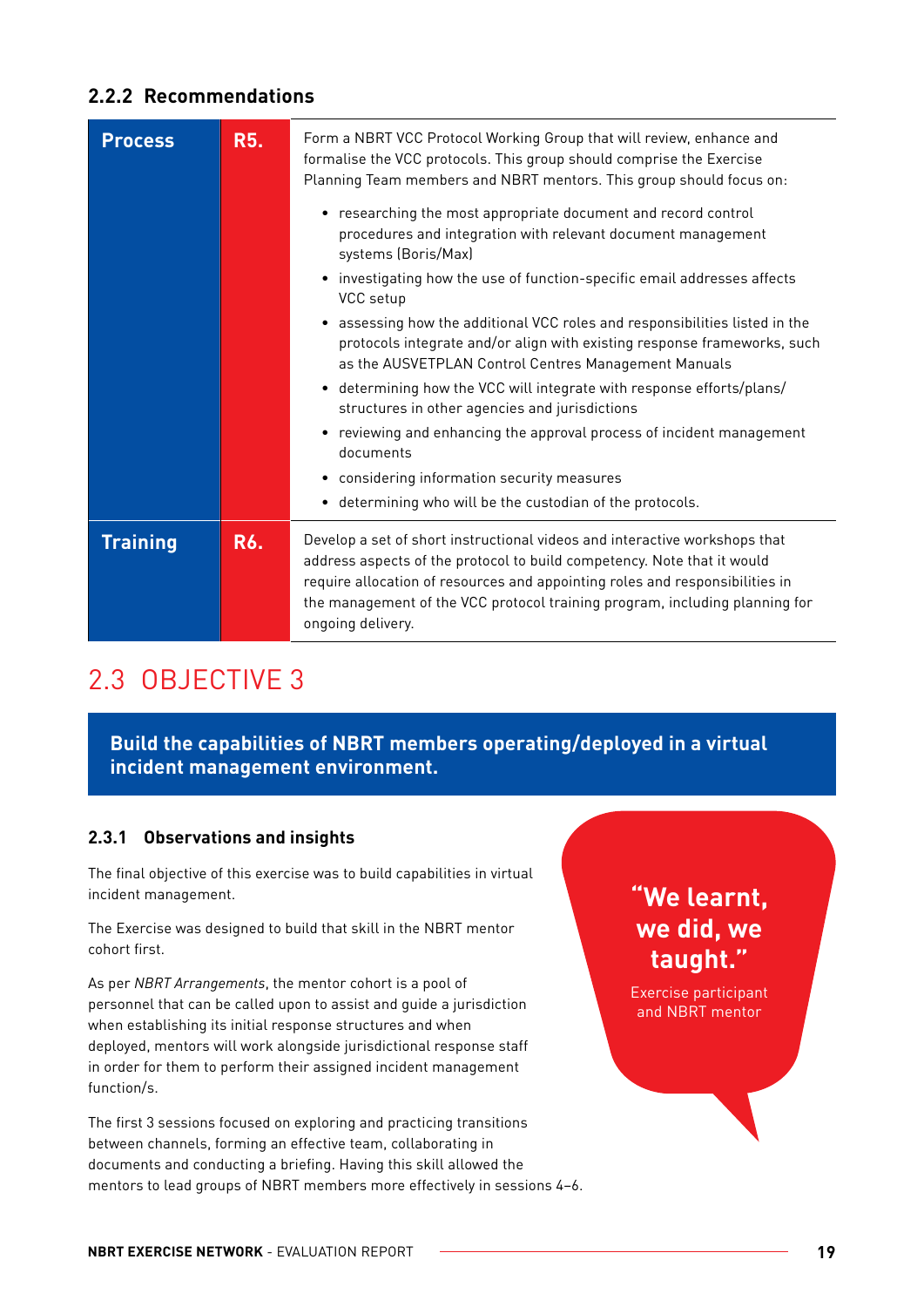<span id="page-21-0"></span>Additionally, the exercise tasks directed cross-functional teams to collaborate in the Planning rooms, which built skills in virtual collaboration techniques between functions.

In sessions 4–6, virtual responses were implemented. At the start of each session, an appointed NBRT member from the Incident Management cohort (2 of whom were mentors) performed the role of the IC and delivered the brief on the situation to the participants, described the priorities and considerations and allocated tasks. The participants formed their functions and teams and collaborated in the development of their functional products. Throughout the process, the IC transitioned across channels and directed the teams. An IMT meeting was conducted mid-session and the session was closed off with a plenary debrief.

The exercise feedback and observations showed a rapid learning curve throughout the sessions and by Session 6, all participants demonstrated their ability to conduct virtual incident management. This confirms that the concept, format and structure for the Exercise was appropriate for achieving the capability development objective.

However, this exercise provided just baseline competence and further training and exercising is a priority. If VCCs are to become part of the standard response package across emergency management, further capabilities within the NBRT will need to be built.

#### **2.3.2 Recommendations**

**Training R7.** Develop and provide additional VCC MS Teams proficiency and NBRT VCC protocol training and exercising.

## 2.4 NBRT DEVELOPMENT FINDINGS/RECOMMENDATIONS

The objectives set for this exercise focused on building VCC capabilities; however, other valuable insights were formed and lessons were identified during the planning and delivery. This section describes the additional opportunities that were identified to support the ongoing improvement and management of the NBRT Program.

During this exercise, participants were asked to complete IAPs, risk assessments, safety plans and communications plans. As part of exercise planning, various templates were considered (including NBRT templates) and it was found that the IAP template could be adjusted to enhance its effectiveness. While it is important to recognise that jurisdictions possess a suite of contextualised resources for responding to biosecurity incidents within their borders (including templates), the Program offers an opportunity to address resource gaps through the development of NBRT templates. Other templates obtained from outside of the Program and identified for possible development by and for the NBRT included the risk assessment and safety plan templates.

| <b>Process</b> | <b>NR8.</b> | Undertake ongoing review and update of NBRT incident management tools and |  |
|----------------|-------------|---------------------------------------------------------------------------|--|
|                |             | templates package, building and expanding on these where appropriate.     |  |

Exercise Network was designed to promote cross-functional collaboration by allocating representatives from all functions to the Planning rooms A and B. Overall feedback indicated that participants appreciated the crossfunctional collaboration aspect of the Exercise and see the value of more training that promotes cross-functional collaboration.

Training on specific activities like the PESTLEO/risk assessment, appreciation process, incident communication and decision-making was indicated as a desirable addition.

Building cross-functional relationships will enhance the preparedness of the NBRT, as effective collaboration significantly improves response outcomes. Since meeting physically is very uncertain for the future, it is important to provide interim virtual opportunities for NBRT members to build these relationships.

| Training | <b>R9.</b> | Provide ongoing training on incident management processes, cross-functional<br>collaboration, risk assessment, public information, appreciation process and |
|----------|------------|-------------------------------------------------------------------------------------------------------------------------------------------------------------|
|          |            | decision-making.                                                                                                                                            |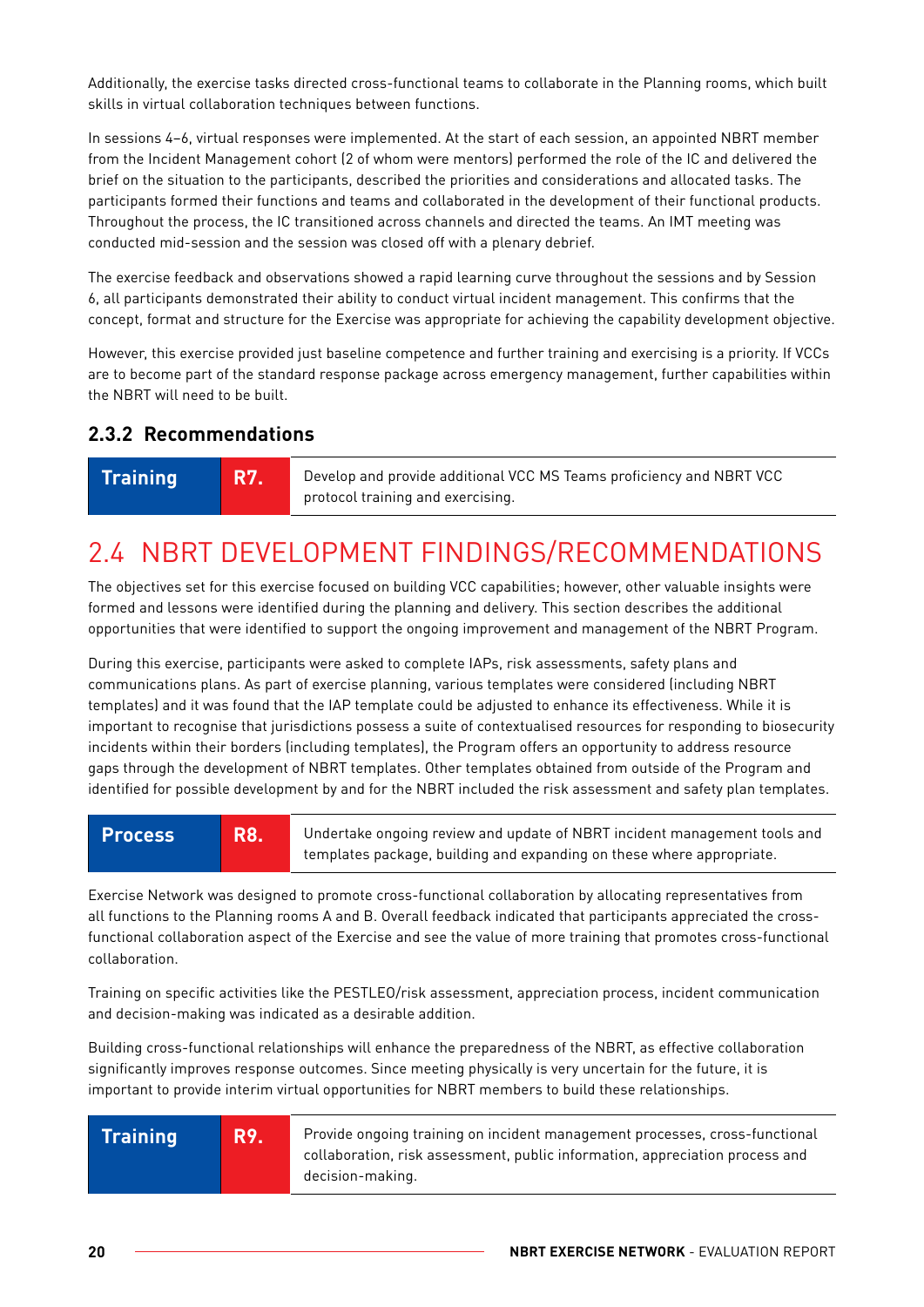# <span id="page-22-0"></span>3 **EXERCISE** CONDUCT -**EVALUATION**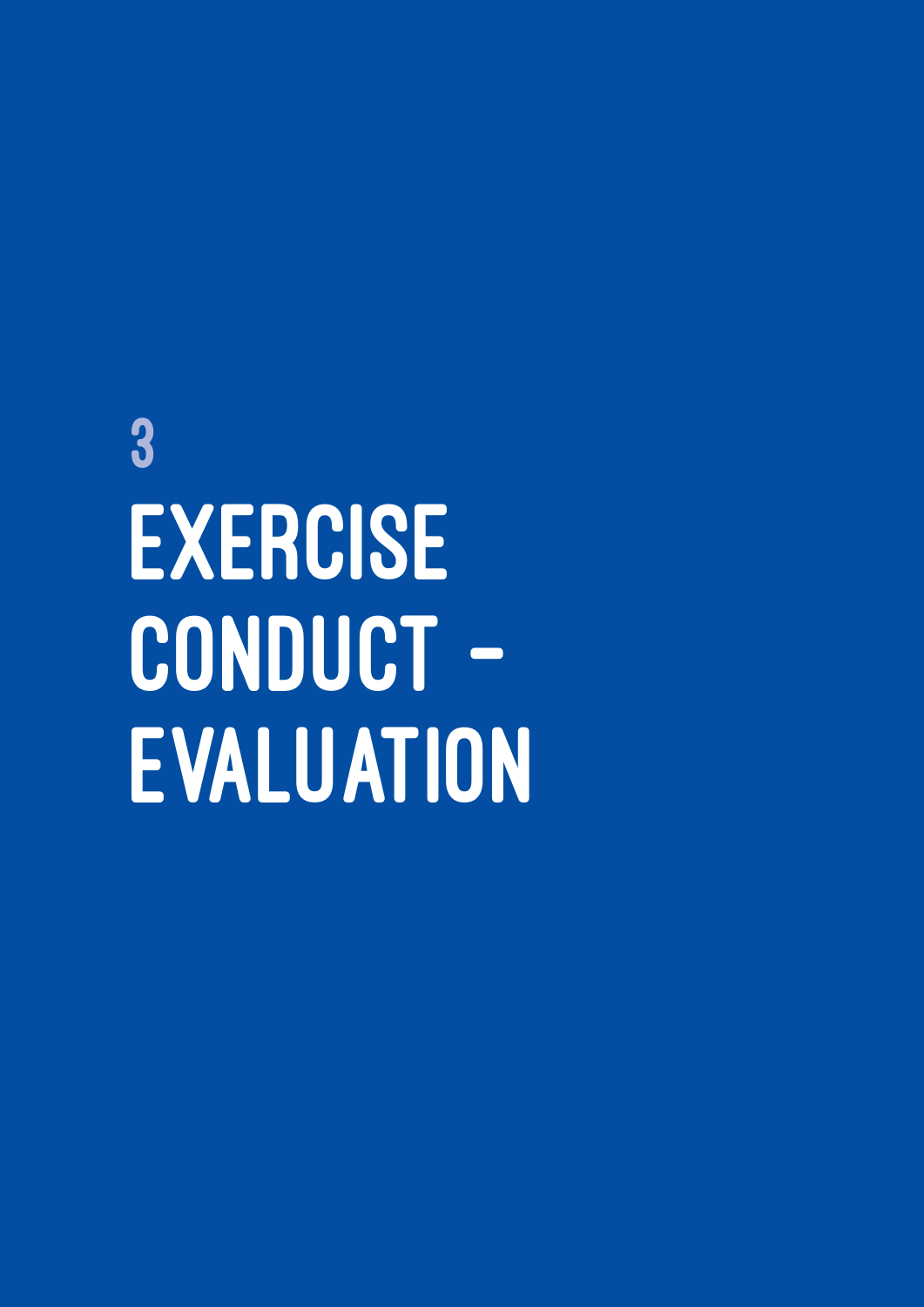<span id="page-23-0"></span>This multi-agency exercise was planned, developed, delivered and evaluated 100 per cent virtually by representatives from various organisations located across Australia. At the time of the Exercise, this had not been done before.

Exercise Network was highly complex for several reasons:

- 1. Exercise Planning Team and EXCON were all located remotely
- 2. Exercise was delivered fully virtually
- 3. Exercise was delivered across 6 sessions, each with a different theme and scenario
- 4. Sessions 1–3 were for mentors and Incident Managers only and 4–6 for all NBRT members
- 5. Participants participated from eight jurisdictions (Aus. Gov., NSW, NT, Qld, SA, Tas., Vic. and WA)
- 6. Participants were required to perform incident management tasks virtually by using incident management tools and templates.

#### **Exercise risk management**

Delivering an incident management exercise in a virtual environment introduces a variety of risks that were thoroughly assessed and mitigated by the Exercise Planning Team.

These risks relate to the complexity of the Exercise, the difference in forming human connections in a virtual environment, human interaction with technology and the technology itself.

To manage the significant risks that were introduced by this format, lessons were drawn from similar previous exercises. The team at Phoenix Resilience Pty Ltd had been involved in the design and delivery of these exercises since 2020 and the key exercises that informed the NBRT exercise were: a multi-agency flood scenario VCC exercise with Logan City Council, Queensland (2020); and an African Swine Fever scenario VCC exercise with the Queensland Government Department of Agriculture and Fisheries, Biosecurity Queensland (2021).

The exercise plan contained the risk assessment and controls. Below is an overview of some of the key risk controls that were implemented.

- Pre-exercise MS Teams training was provided prior to the Exercise to build proficiency of participants. This included how to transition between channels and how to work collaboratively online and in one document.
- Participants received a briefing prior to the Exercise on the VCC protocols and purpose of Exercise Network.
- The protocols were issued prior to the Exercise for familiarisation.
- Mentors and EXCON were briefed prior to the Exercise on their roles and responsibilities.
- Function- and EXCON-specific backgrounds were set to make individuals more easily identifiable.
- Appointment of a Safety Officer to provide support to participants and monitor participant wellbeing.
- Two technical officers provided MS Teams training in the lead-up to the Exercise as well as in-session technical support to manage the variety of technical challenges.

## 3.1 OBSERVATIONS AND INSIGHTS

Some specific design considerations for the context of the NBRT were observed to be successful.

The use of non-biosecurity scenarios rather than disease- or pest-specific scenarios to keep the focus on incident management processes rather than the technical details. This was found to be valuable with participants embracing the scenarios and demonstrating robust incident management skills in formulating a response.

Appointing an IC from the mentor cohort and Incident Management function for sessions 4–6 enhanced the realistic feel and really engaged participants. The ICs that were appointed put in a commendable effort to embrace the scenario, deliver their briefs and lead the VCC to outcomes. The other ICs shadowed the main IC in the IC channel and this "brain trust" was valuable in setting the strategy and coordinating activities.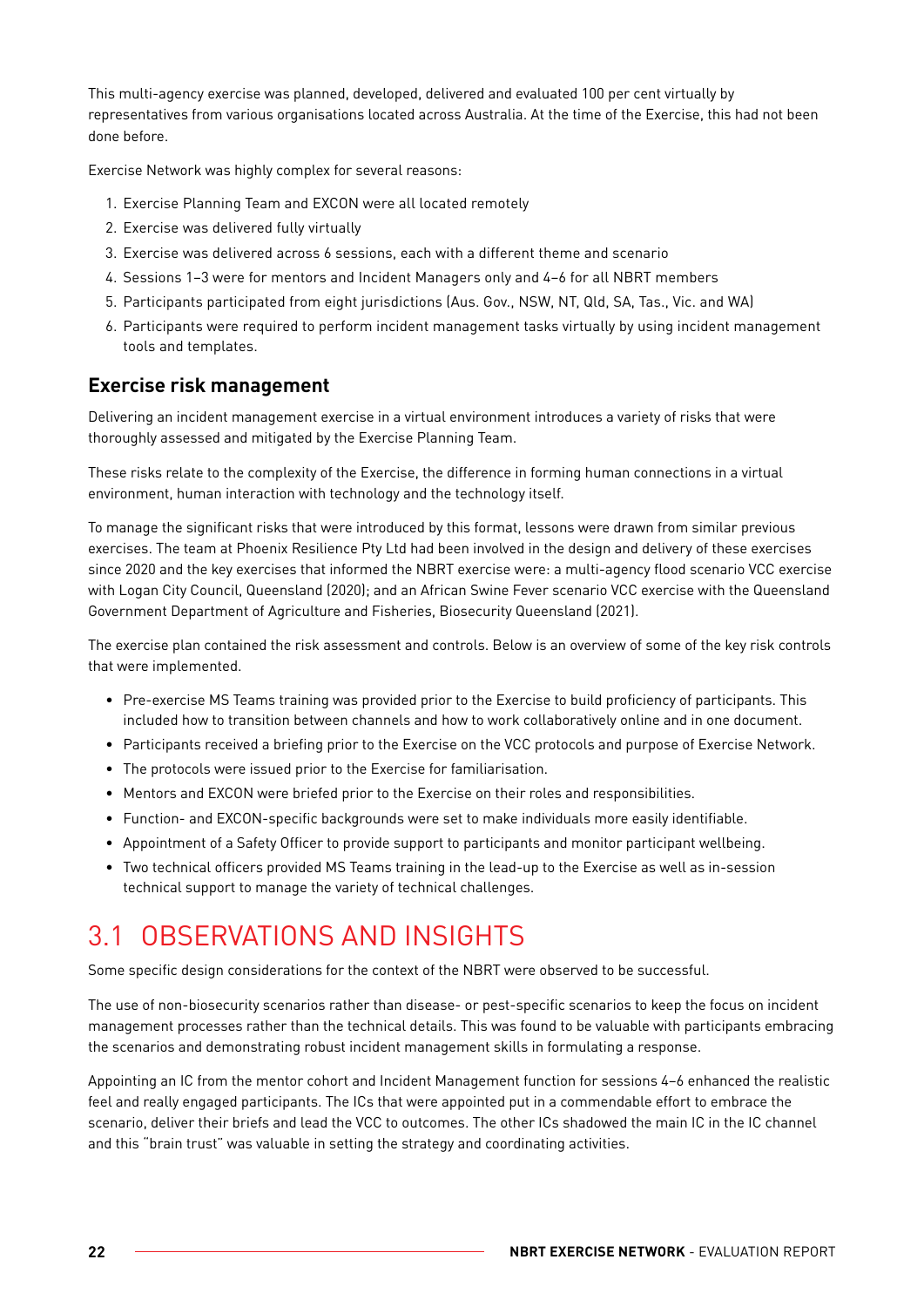**Process R10.** Ongoing use of generic non-biosecurity scenarios (in line with all hazards and national direction) to focus NBRT development on principles and processes.

#### **Exercise management improvement opportunities**

During the first session, the scenario, task instructions and task template were located in separate documents. With the initial technical challenges of finding the documents to start with, this added an unnecessary complexity. For Session 2 and 3, the scenario, task and template were issued in one document which showed a demonstrable improvement.

It was found that exercise instructions are even more important in a virtual exercise and they need to be delivered slowly and thoroughly with ample opportunity for questions. Additional time could have been allocated for this, especially in the first session (following which appropriate adjustments were made).

When allocating participants to channels, it is recommended that EXCON appoints a leader to reduce loss of time sorting out roles and responsibilities.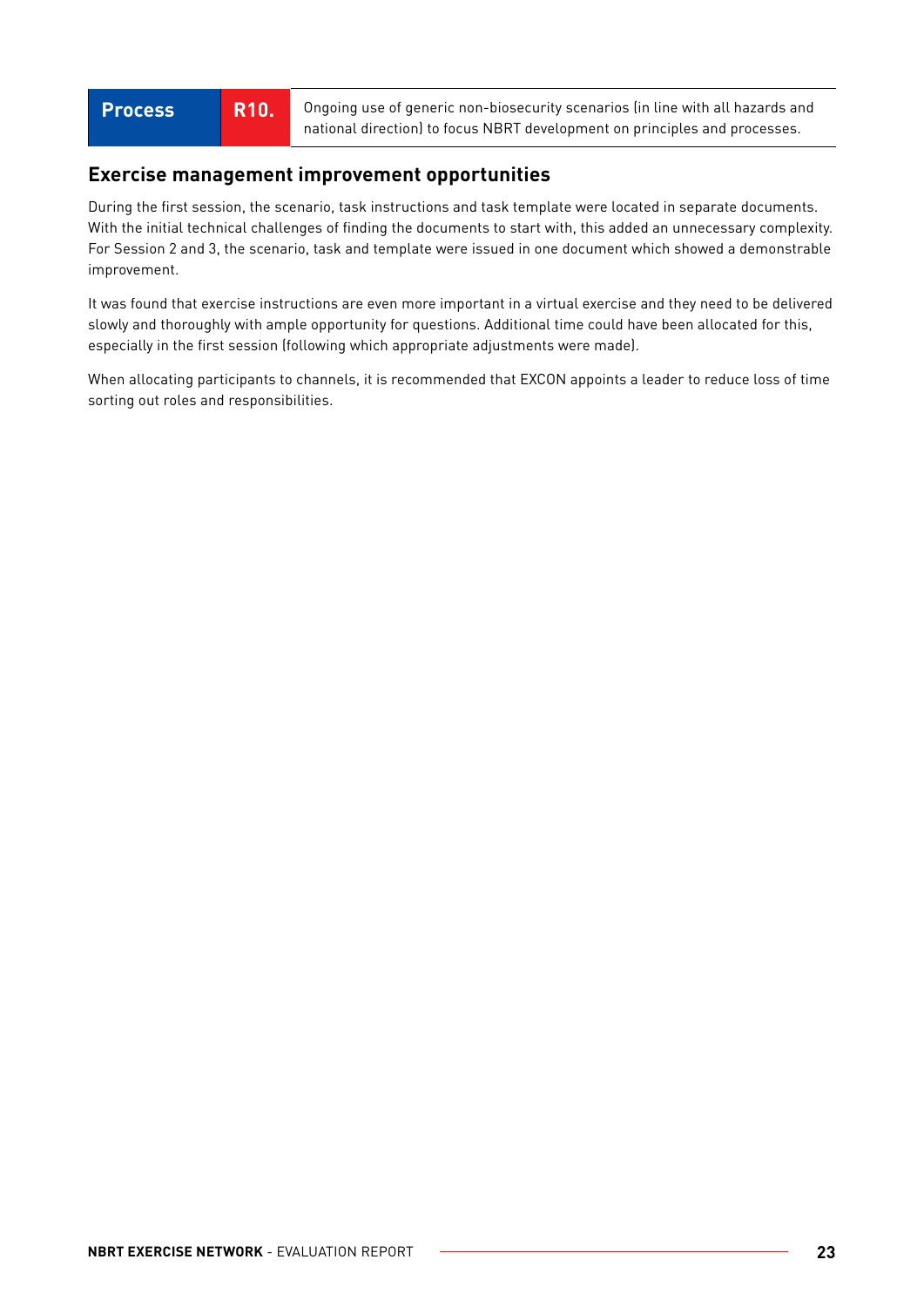<span id="page-25-0"></span>ANNEx A **PARTICIPANT** feedback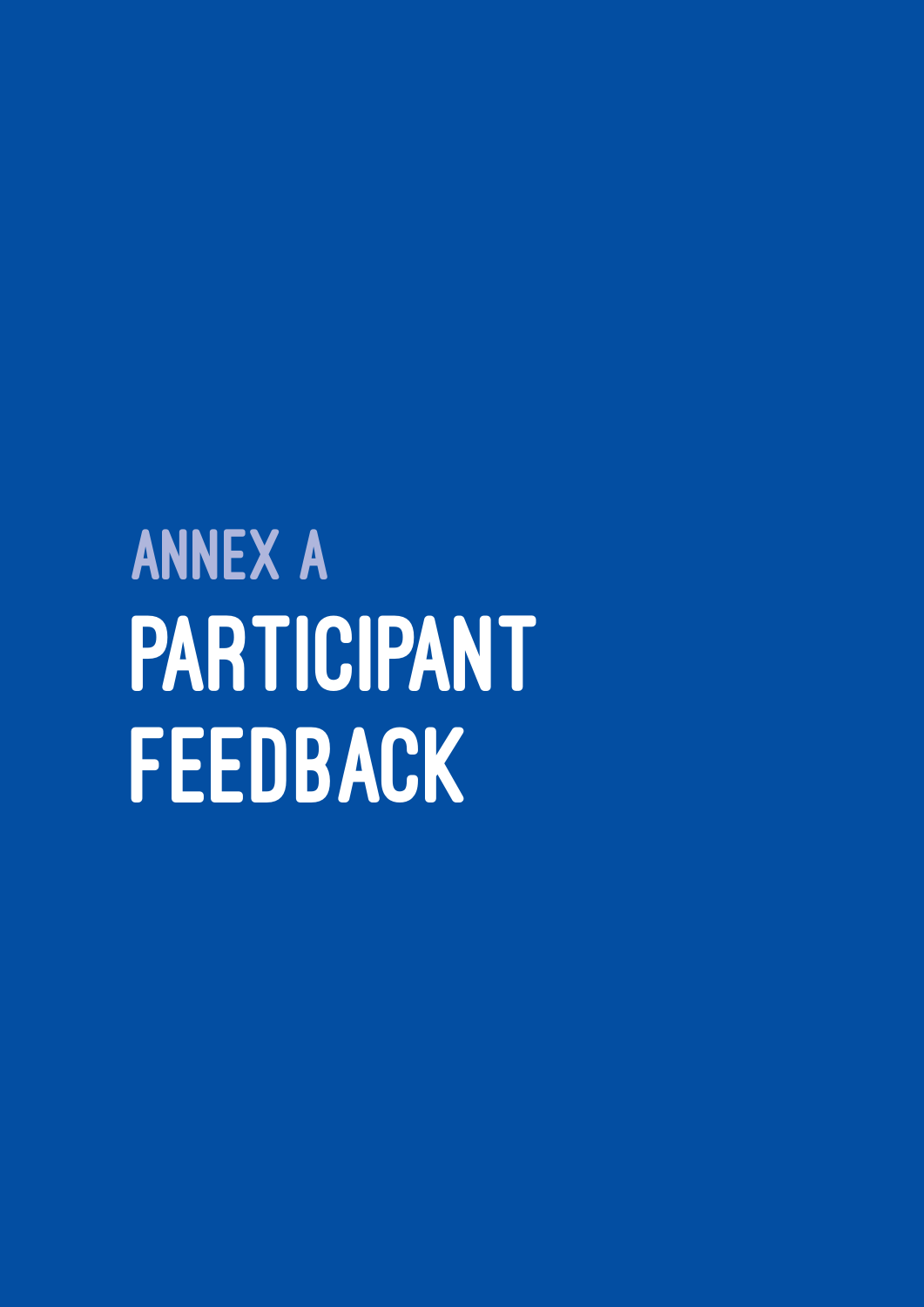## WHAT DID PFOPLE LIKE ABOUT THIS EXERCISE?

**The ease of use and the level of preparedness and special mention of the support given in technology use etc.** from Nicole and Karly **Open discussion; ability to participate in differing scenarios; testing a protocol not an 'incident'. Becoming more familiar with Teams rather than just as a meeting platform. Seeing how a VCC would all come together across functions and how we interact - it is very different to how we work in Teams in BAU. The ability to really test the teams environment and build new skills. Collaboration; team work; knowledge sharing. Developing skills in navigating teams; the commitment from all participants to jump right in; the supportive environment created by ex con introductions and IC.**

## WHAT WERE YOUR KEY LEARNINGS FROM THIS EXERCISE?

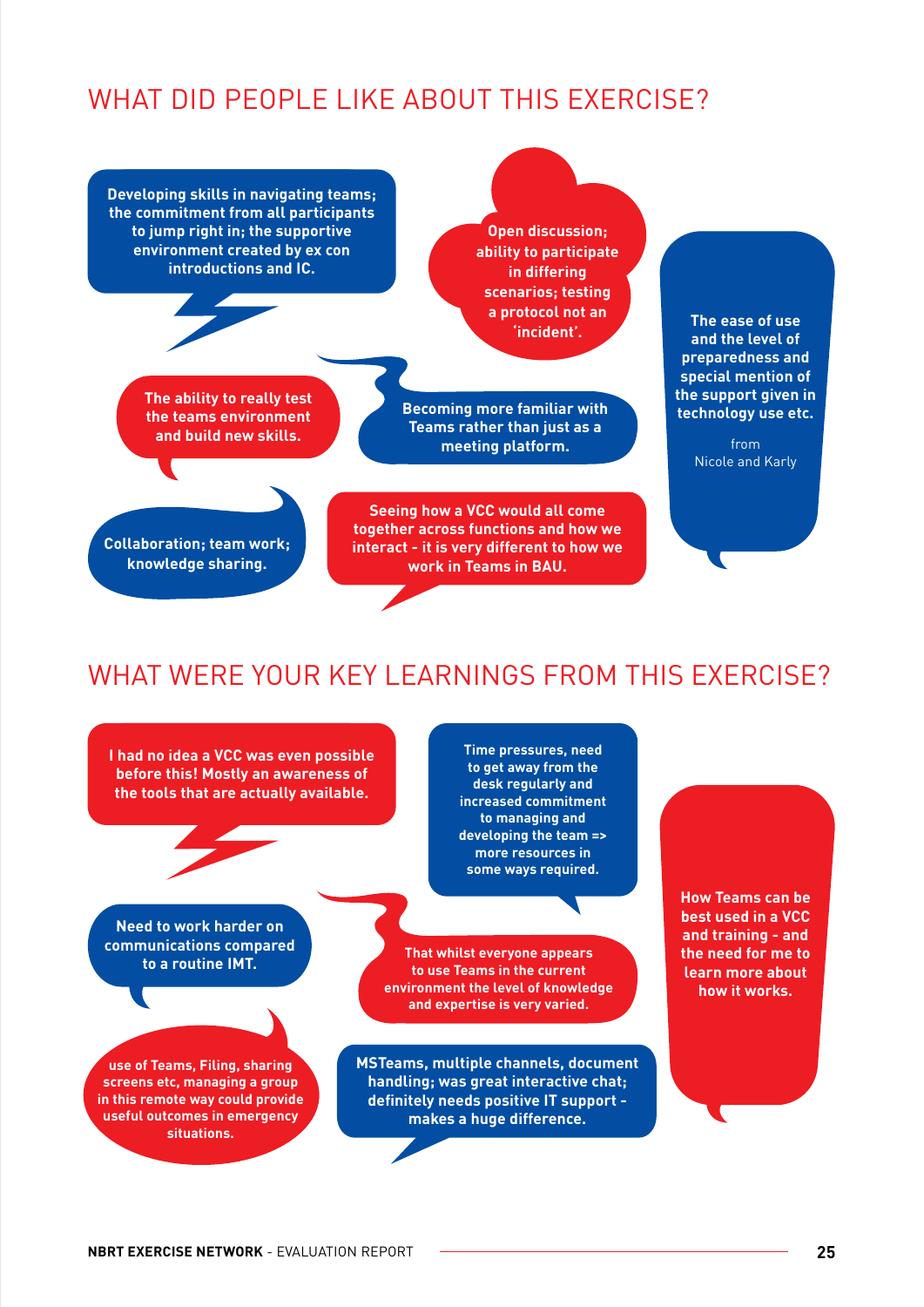### WHAT CAN NBRT DO TO FURTHER ENHANCE PREPAREDNESS AND RESPONSE CAPABILITIES?

**Keep running activities like this and share these learnings more widely within jurisdictions to test their capabilities.**

**I feel we need to embed SharePoint or Boris and have linkages. One point of truth, we have the risk of two points of truth.**

**You're on the right track, but I'm cool and love different perspectives.**

**Opportunities to exercise in the virtual environment will continue to build our capability.**

**More of these Exercises to practice/troubleshoot in peace-time.**

**Keep mentor cohort going; get NBRT involved in other jursidictions more regularly; keep working with Phoenix resilience - learnt a lot from throw-away lines.**

**An online hub of learning resources to assist in ongoing training. Maybe accompanied by an email newsletter pointing to newly posted materials? Can that be through an NBRT GovTeams?**

### BASED ON THIS EXERCISE, WHAT IMPROVEMENTS COULD BE MADE TO ENHANCE THE VIRTUAL CC EXPERIENCE

**There is an opportunity to further develop the Protocols document. All members of our team saw benefit in the process mapping pages (workflows) that guide process**

**Tweaks to the protocols based on learnings.**

**Maybe a pre-recorded video/tutorial on the functions of the Teams environment as a back up reference.**

**Slow the introductory pace. Let participants get used to the environment, all TEAMS is slightly different.**

**Perhaps set business rules around where messages are posted. Hard to monitor all chat, message and channel posts at once.**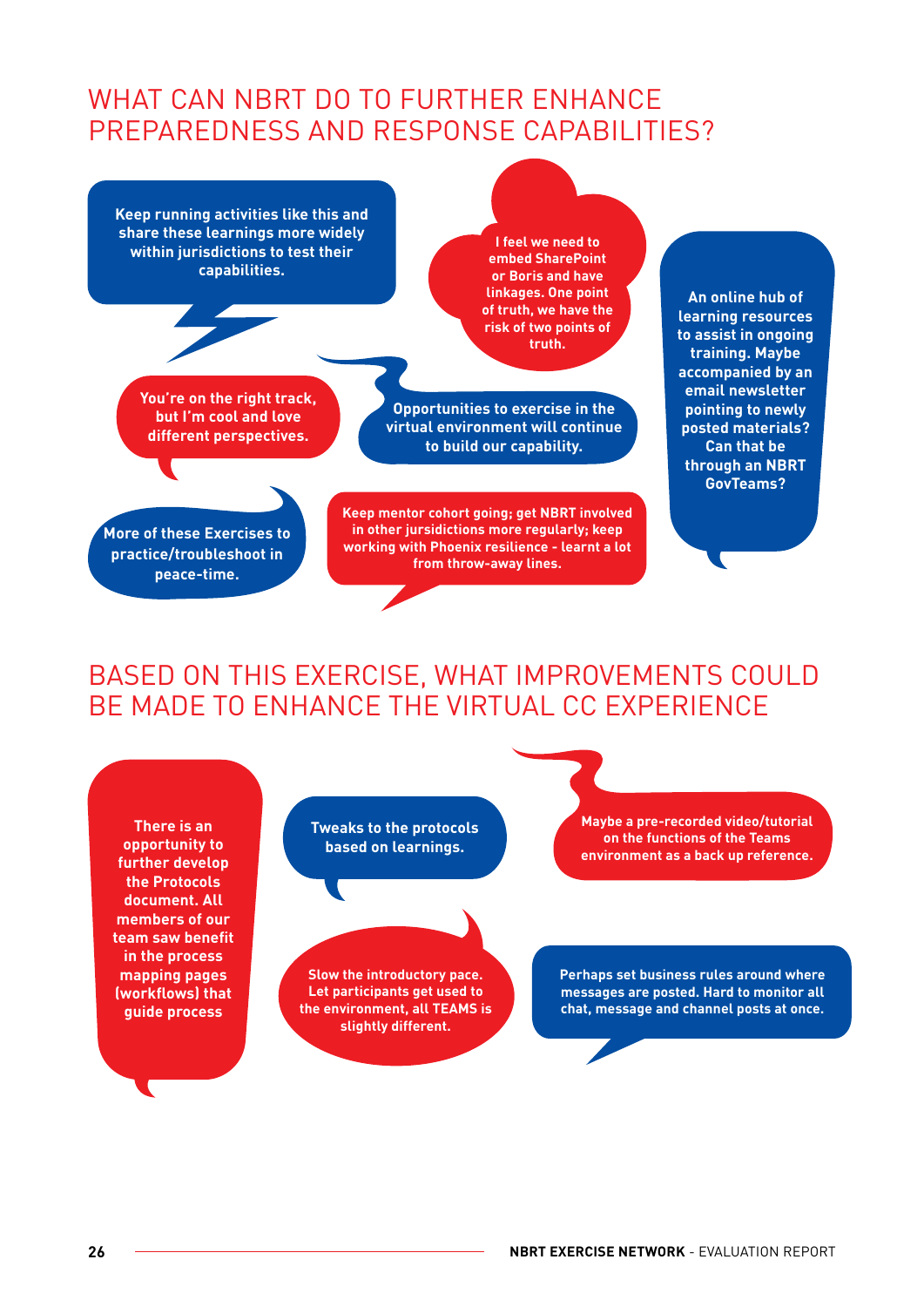## SESSION 1-3 PARTICIPANT FEEDBACK

| The VCC is valuable.                                                                                                                         |   |   |                |   | 4.7 |   |
|----------------------------------------------------------------------------------------------------------------------------------------------|---|---|----------------|---|-----|---|
| I feel better prepared to perform my duties if a<br><b>VCC was activated.</b>                                                                |   |   |                |   | 4.6 |   |
| I was able to work effectively within my team.                                                                                               |   |   |                |   | 3.9 |   |
| I was able to collaborate effectively within MS<br>Teams.                                                                                    |   |   |                |   | 3.9 |   |
| I feel that MS Teams is an effective platform to<br>operate a VCC.                                                                           |   |   |                |   | 4.0 |   |
| The exercise increased my confidence to work<br>within a VCC environment.                                                                    |   |   |                |   | 4.6 |   |
| The duration of the exercise was adequate.                                                                                                   |   |   |                |   | 4.1 |   |
| This exercise was engaging.                                                                                                                  |   |   |                |   | 4.7 |   |
| This exercise was interactive.                                                                                                               |   |   |                |   | 4.7 |   |
| This exercise was valuable.                                                                                                                  |   |   |                |   | 4.5 |   |
| This exercise gave me additional insights into<br>good incident management practices.                                                        |   |   |                |   | 4.0 |   |
| I see the value of mapping VCC processes<br>relating to IAP, Sitrep and Common Operating<br>Picture development.                             |   |   |                |   | 4.2 |   |
| The protocols assisted me in performing the<br>incident management tasks in a VCC.                                                           |   |   |                |   | 4.0 |   |
| The protocols assisted in setting up the VCC<br>and establishing the structure.                                                              |   |   |                |   | 4.1 |   |
| I have a better understanding of how to<br>establish (Shared) Situational Awareness and a<br><b>Common Operating Picture in a VCC.</b>       |   |   |                |   | 4.2 |   |
| As an Incident Manager it was valuable to have<br>an opportunity to be familiarised with the VCC<br>prior to the inclusion of all functions. |   |   |                |   | 4.5 |   |
|                                                                                                                                              | 0 | 1 | $\overline{2}$ | 3 | 4   | 5 |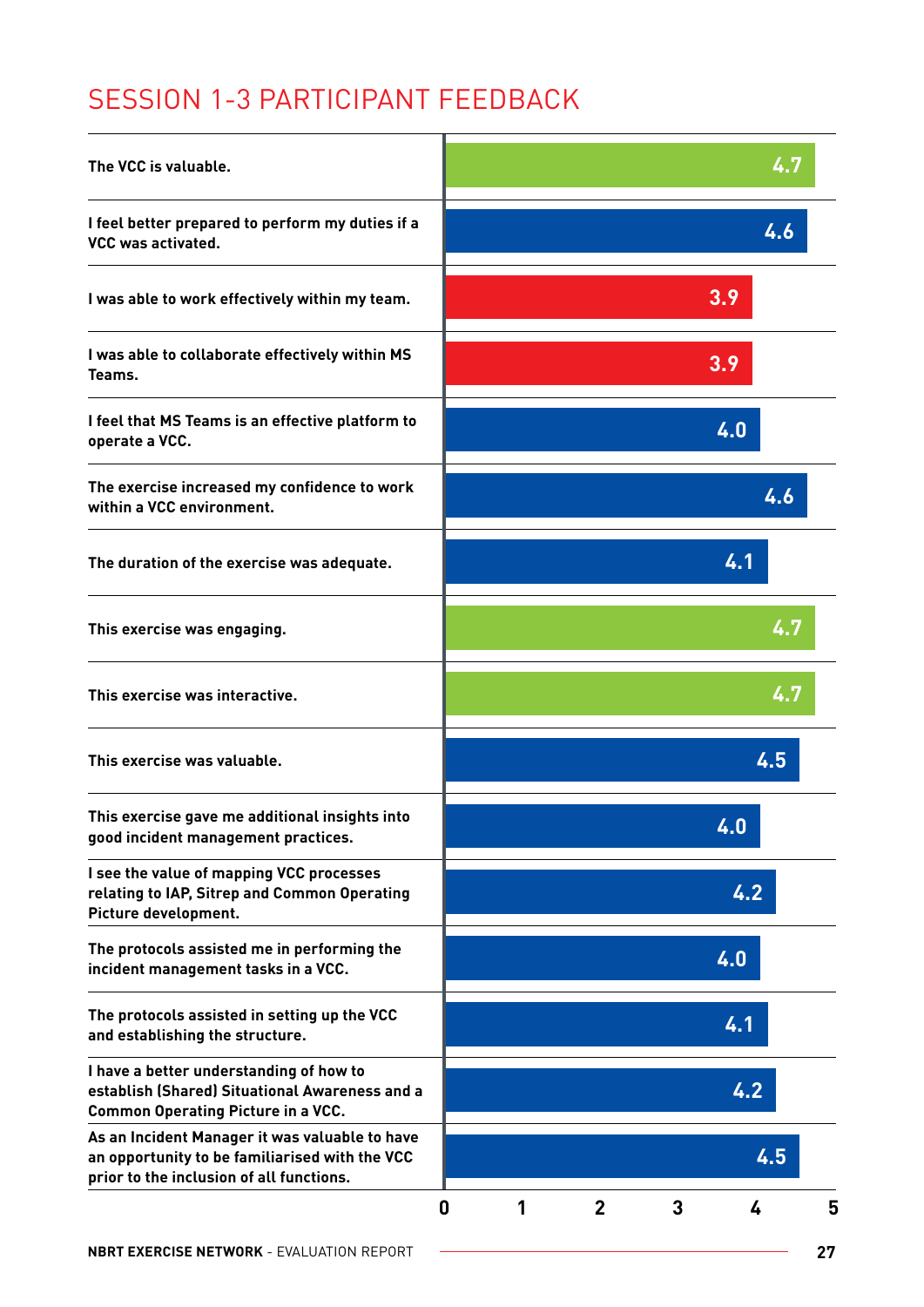## SESSION 4-6 PARTICIPANT FEEDBACK

| The VCC is valuable.                                                                                                                   |   |   |                |   | 4.48 |   |
|----------------------------------------------------------------------------------------------------------------------------------------|---|---|----------------|---|------|---|
| I feel better prepared to perform my duties if a<br><b>VCC was activated.</b>                                                          |   |   |                |   | 4.43 |   |
| I was able to work effectively within my team.                                                                                         |   |   |                |   | 4.19 |   |
| I was able to collaborate effectively within MS<br>Teams.                                                                              |   |   |                |   | 4.33 |   |
| I feel that MS Teams is an effective platform to<br>operate a VCC.                                                                     |   |   |                |   | 4.43 |   |
| The exercise increased my confidence to work<br>within a VCC environment.                                                              |   |   |                |   | 4.67 |   |
| The duration of the exercise was adequate.                                                                                             |   |   |                |   | 4.48 |   |
| This exercise was engaging.                                                                                                            |   |   |                |   | 4.76 |   |
| This exercise was interactive.                                                                                                         |   |   |                |   | 4.71 |   |
| This exercise was valuable.                                                                                                            |   |   |                |   | 4.76 |   |
| This exercise gave me additional insights into<br>good incident management practices.                                                  |   |   |                |   | 4.48 |   |
| I see the value of mapping VCC processes<br>relating to IAP, Sitrep and Common Operating<br>Picture development.                       |   |   |                |   | 4.57 |   |
| The protocols assisted me in performing the<br>incident management tasks in a VCC.                                                     |   |   |                |   | 4.24 |   |
| The protocols assisted in setting up the VCC<br>and establishing the structure.                                                        |   |   |                |   | 4.24 |   |
| I have a better understanding of how to<br>establish (Shared) Situational Awareness and a<br><b>Common Operating Picture in a VCC.</b> |   |   |                |   | 4.48 |   |
|                                                                                                                                        | 0 | 1 | $\overline{2}$ | 3 | 4    | 5 |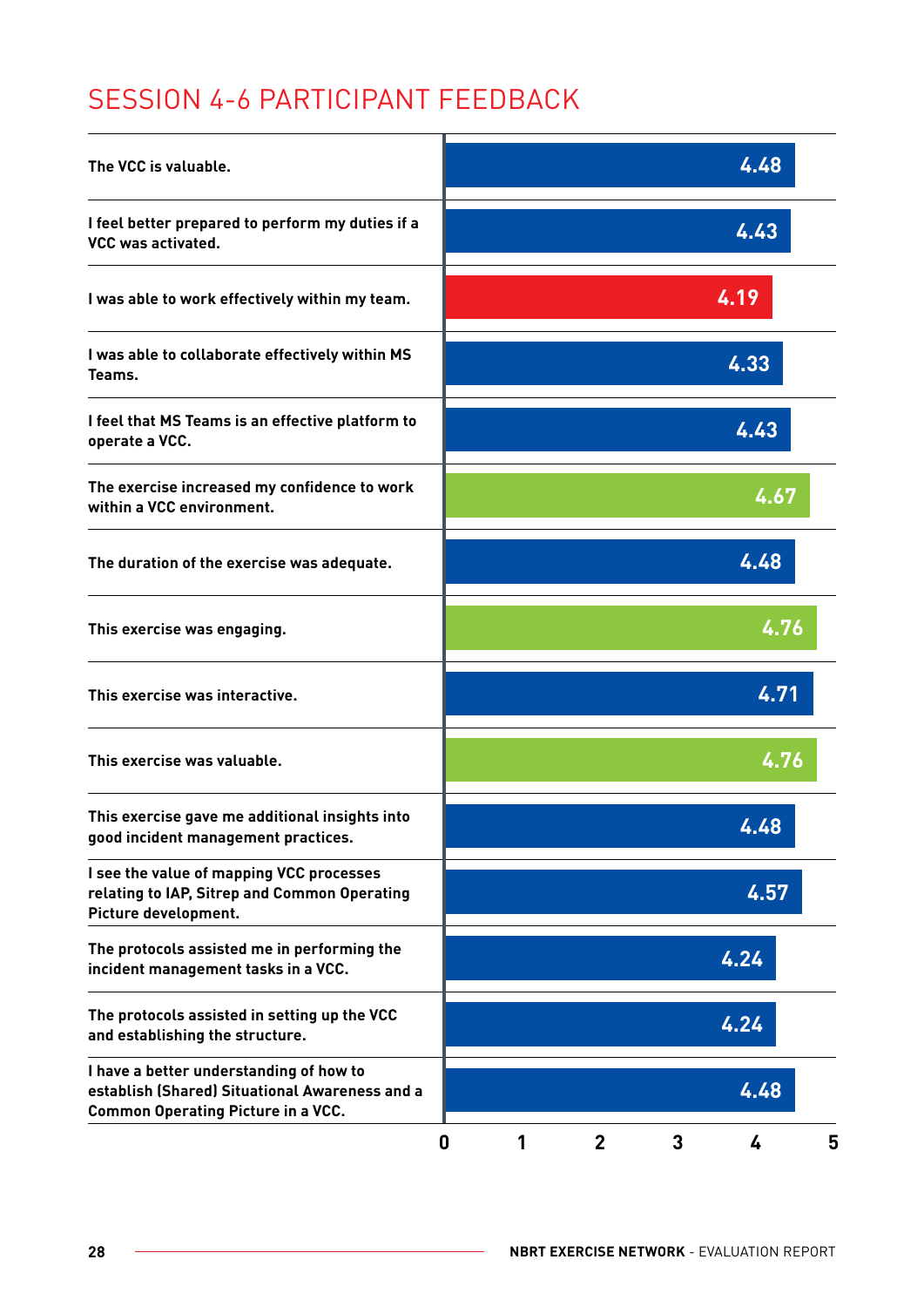# <span id="page-30-0"></span>ANNEx B **EXERCISE EVALUATION** methodology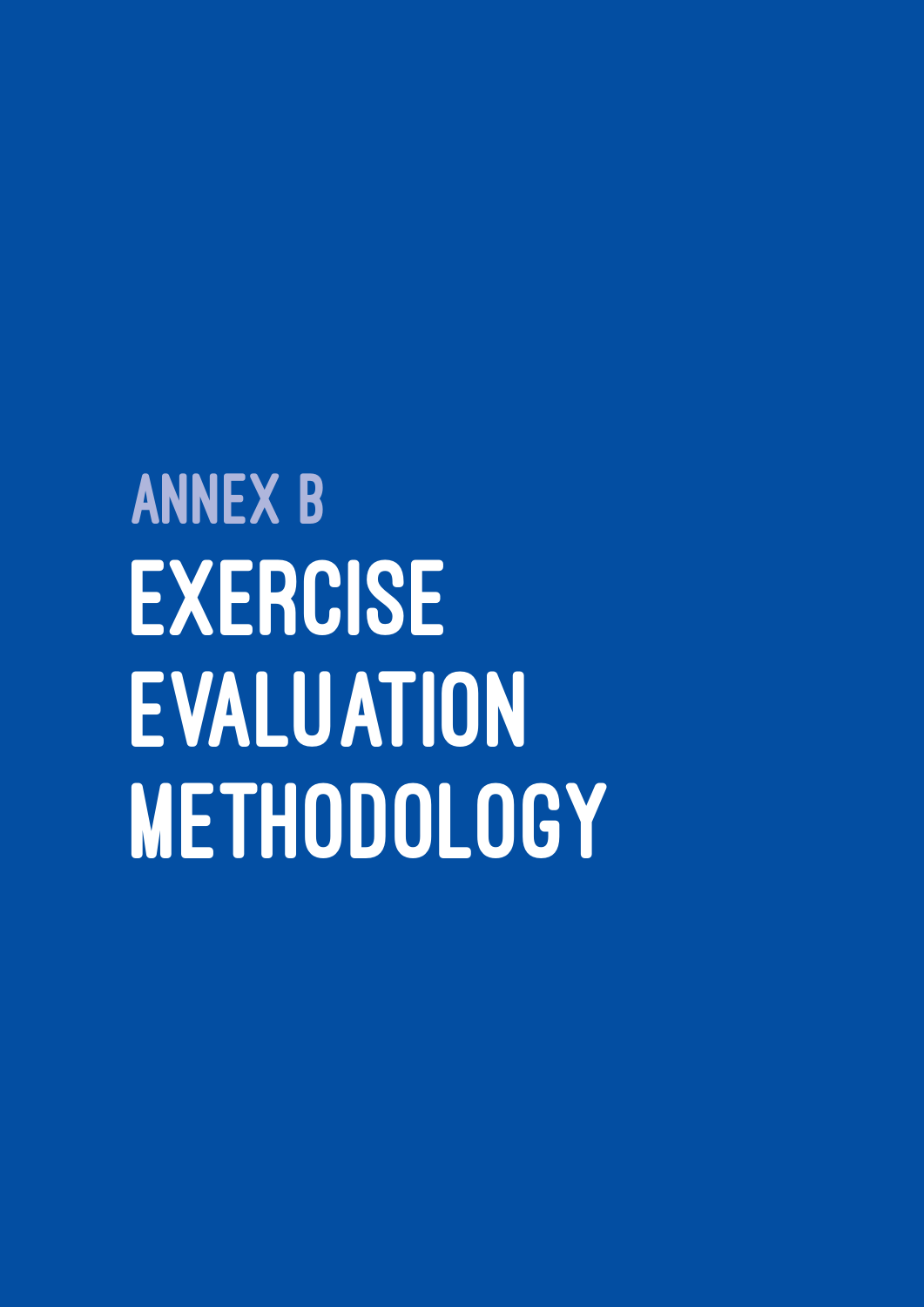## REVIEW PROCESS

The review process adopted for this evaluation is in line with the *Australian Institute for Disaster Resilience (AIDR) Lessons Management Handbook*. The observations are processed following the observation, insight, lessons identified, and lessons learned (OILL) process, as shown below.

#### **STEP ONE**

**Collect observations. Numerous observations are collected from multiple sources.**



#### **STEP FOUR**

**Insights are developed in conjunction with subject matter experts (SME).**



#### **STEP TWO**

**Observations are coded so that like observations can be sorted into themes.**



#### **STEP THREE**

**Observations are sorted to facilitate analysis. HIGH RISK OBSERVATIONS ARE IDENTIFIED FOR EXPEDITED ACTION.**



#### **STEP FIVE**

**The lesson identified (what needs to be learned and the action required to achieve it) is developed with SME input.**



#### **STEP SIX**

**The lessons identified are documented (with relevant supporting detail i.e. insights and/or observations).**



**Figure 5 OILL evaluation process (Section 3.3.4,** *Lessons Management Handbook***, AIDR)**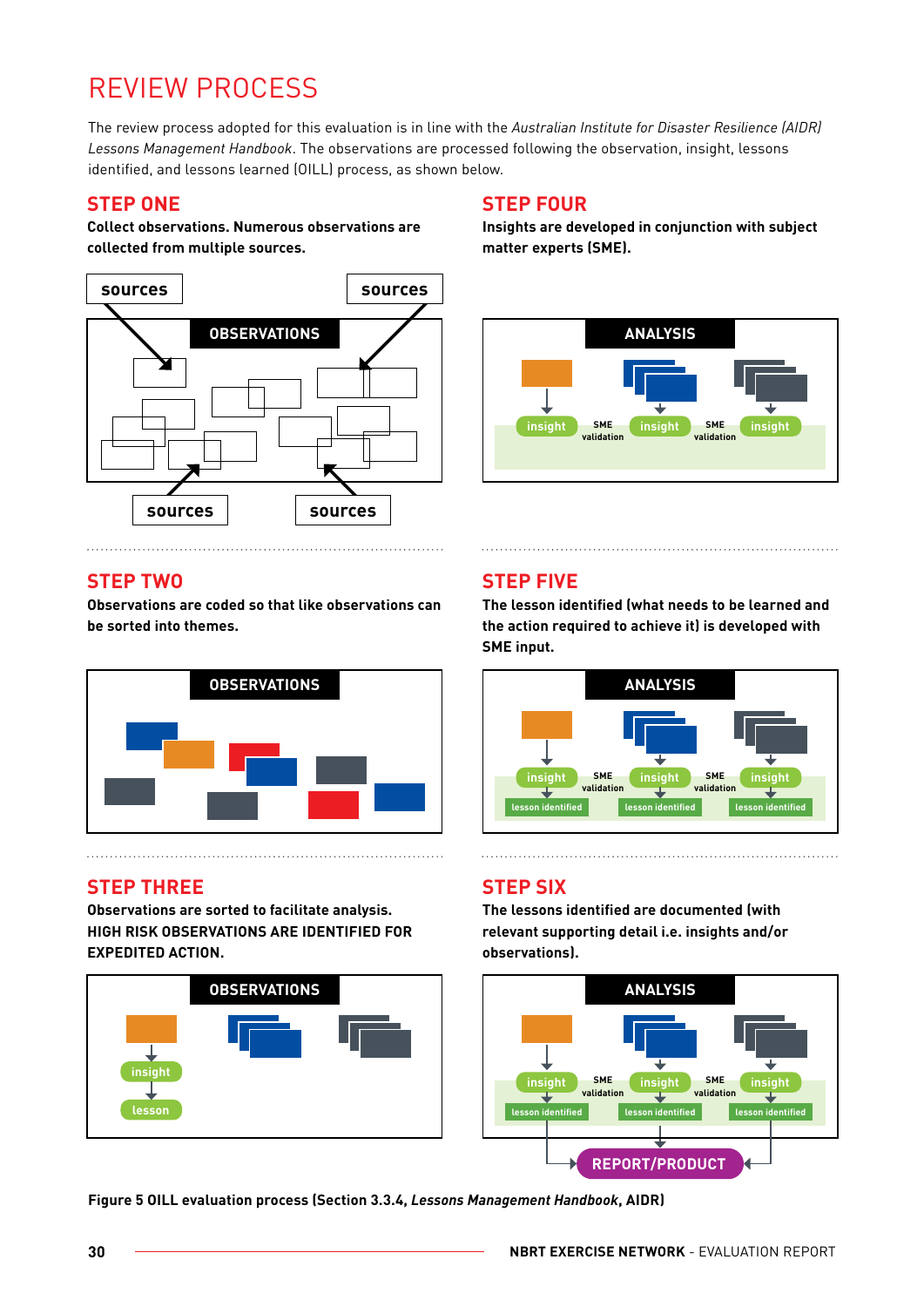## EVALUATION

Various methods were adopted to evaluate the Exercise, which included improvement logs, evaluation sheets, feedback forms and debriefs for the Exercise.

- The EXCON and participants recorded suggestions, ideas and improvement opportunities on the digitally provided improvement logs as they were going through the Exercise.
- NBRT "assessors"<sup>3</sup> observed and assessed participant performance against set criteria and recorded the findings on evaluation sheets.
- A debrief was facilitated by Phoenix Resilience after all sessions with EXCON where improvement opportunities were collectively discussed.
- On the last day of the Exercise, an exercise feedback form was made available online to captures participant feedback. This feedback form was designed to measure performance against the exercise objectives. It consisted of a quantitative component where statements were rated and a qualitative component with open questions.



## P<sup>2</sup>OST<sup>2</sup>E EVALUATION

The P<sup>2</sup>OST<sup>2</sup> E evaluation process uses elements of the P<sup>2</sup>OST<sup>2</sup> E capability framework as the basis for evaluating the effectiveness of the Exercise by addressing each capability element as listed in the table below.

| People                     | Roles, responsibilities, accountabilities, skills         |
|----------------------------|-----------------------------------------------------------|
| <b>Process</b>             | Plans, policies, procedures, processes                    |
| <b>Organisation</b>        | Structure                                                 |
| Support                    | Infrastructure, facilities, maintenance                   |
| Technology                 | Equipment, systems, standards, security, interoperability |
| <b>Training</b>            | Capability qualifications/skill levels                    |
| <b>Exercise management</b> | Exercise development, structure, management, conduct      |

#### **Table 5 P2 OST2 E capability framework**

<sup>3</sup> The assessors were not additional individuals to the Exercise; rather, nominated NBRT members already participating in the Exercise were asked to perform this additional role."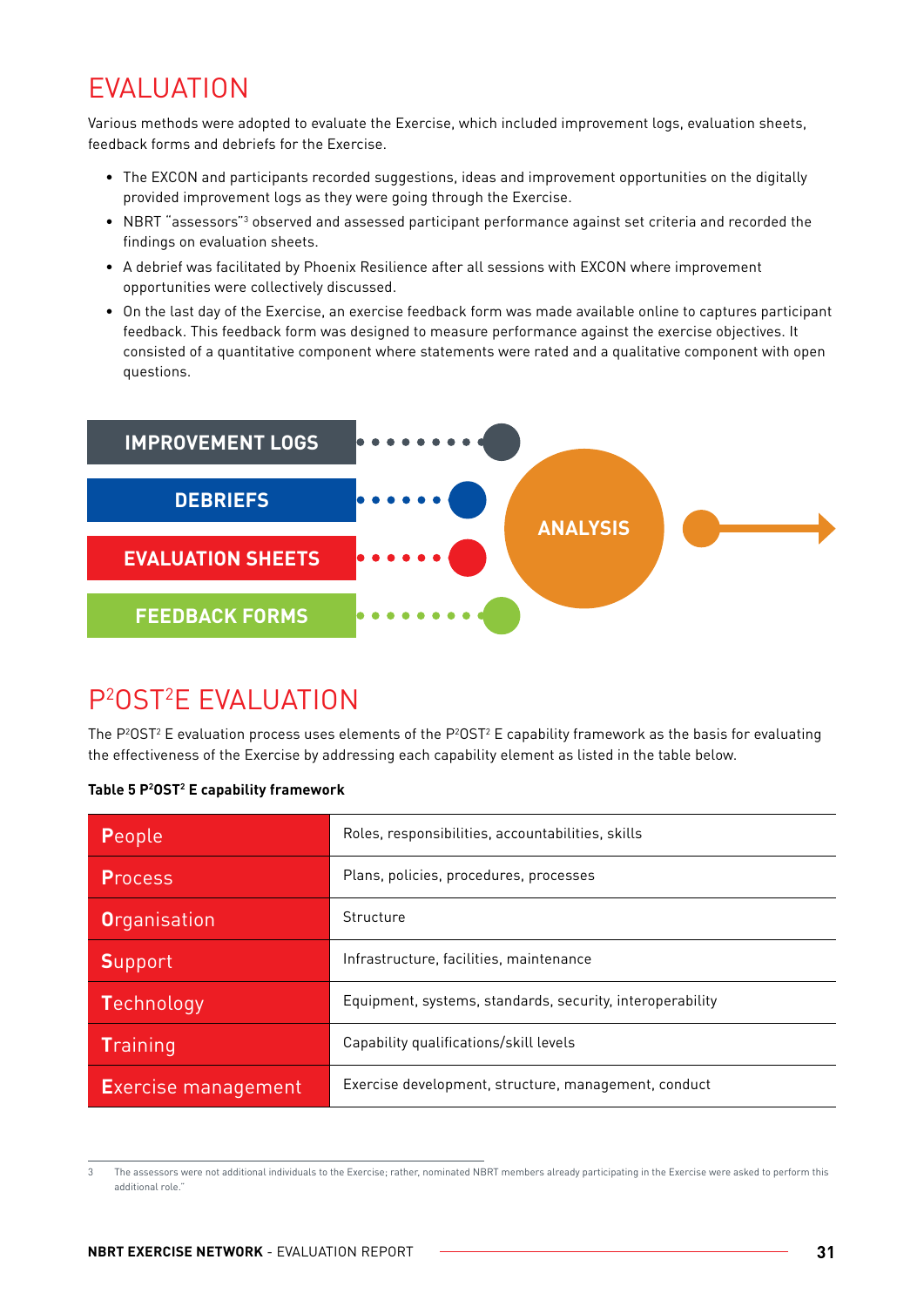## SUCCESS MEASURES

This exercise was designed to build the confidence and capabilities of responders. This was achieved through a combination of training and discussion and scenario-based activities in a VCC. The focus was on the process.

The success of the Exercise was measured based on its sub-objectives:

- 1. explore the strategic considerations required by IMT personnel and their implications on response management
- 2. compare and consider the nuances between physical and VCCs, and how these influence the roles and responsibilities of the NBRT as response personnel
- 3. identify opportunities, challenges and gaps to information management, information flow and resources (within and between functions) for response personnel working in VCCs
- 4. assess if the virtual incident management protocols/procedures address the challenges of an emergency response in a virtual environment (information/records management, roles and responsibilities, information security, Common Operating Picture, safety)
- 5. build participant capability in operating in a VCC
- 6. assess the suitability of MS Teams as a platform for virtual incident management.

The exercise success indicators were:

- participants feel more confident to perform the duties of their role in a virtual environment
- the technology allowed all participants to connect and participate
- there was effective communication within functions, between functions, and between functions and the IMT
- the virtual incident management protocols/procedures are understood and followed.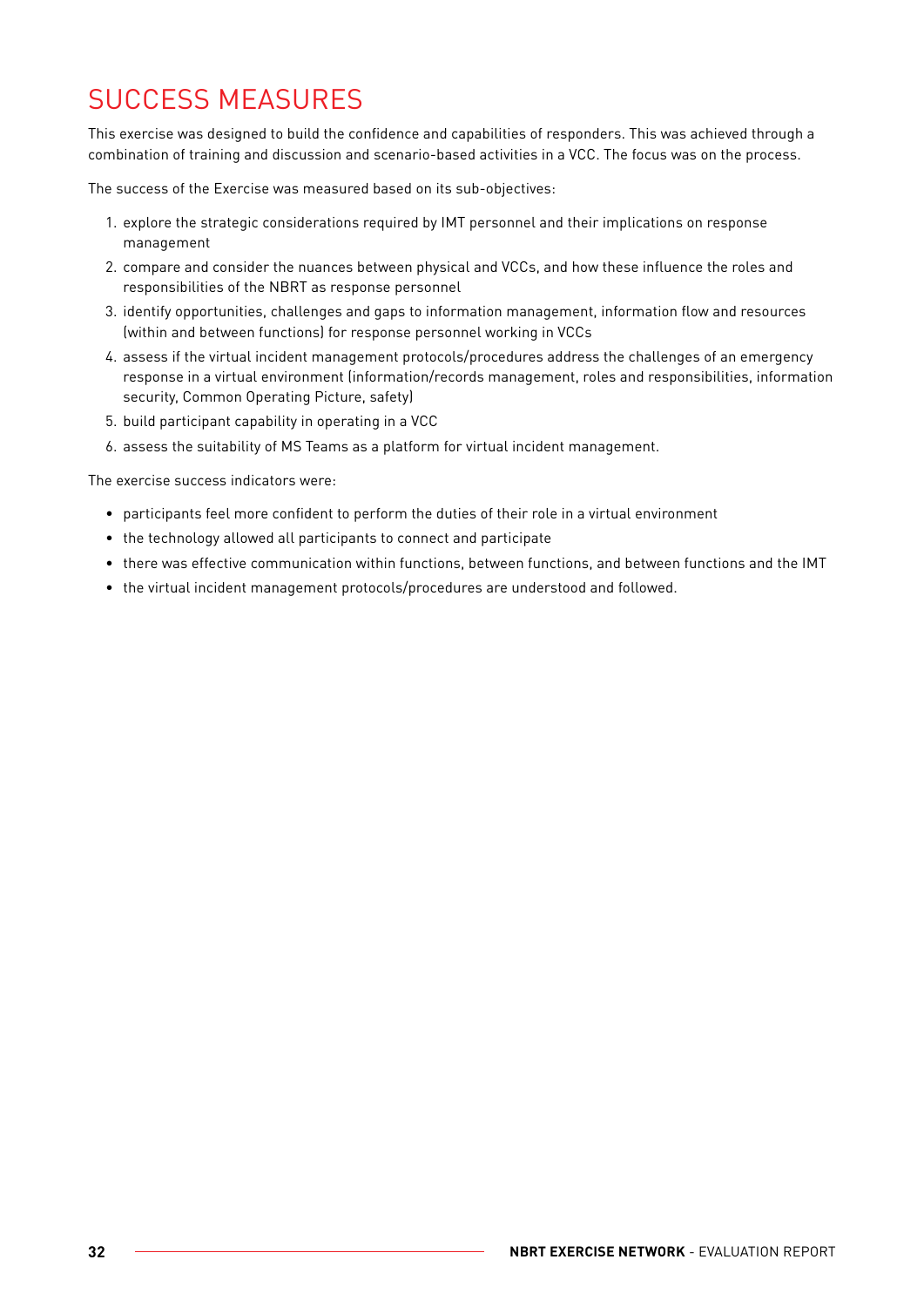# <span id="page-34-0"></span>ANNEx C SUMMARY of the OILL process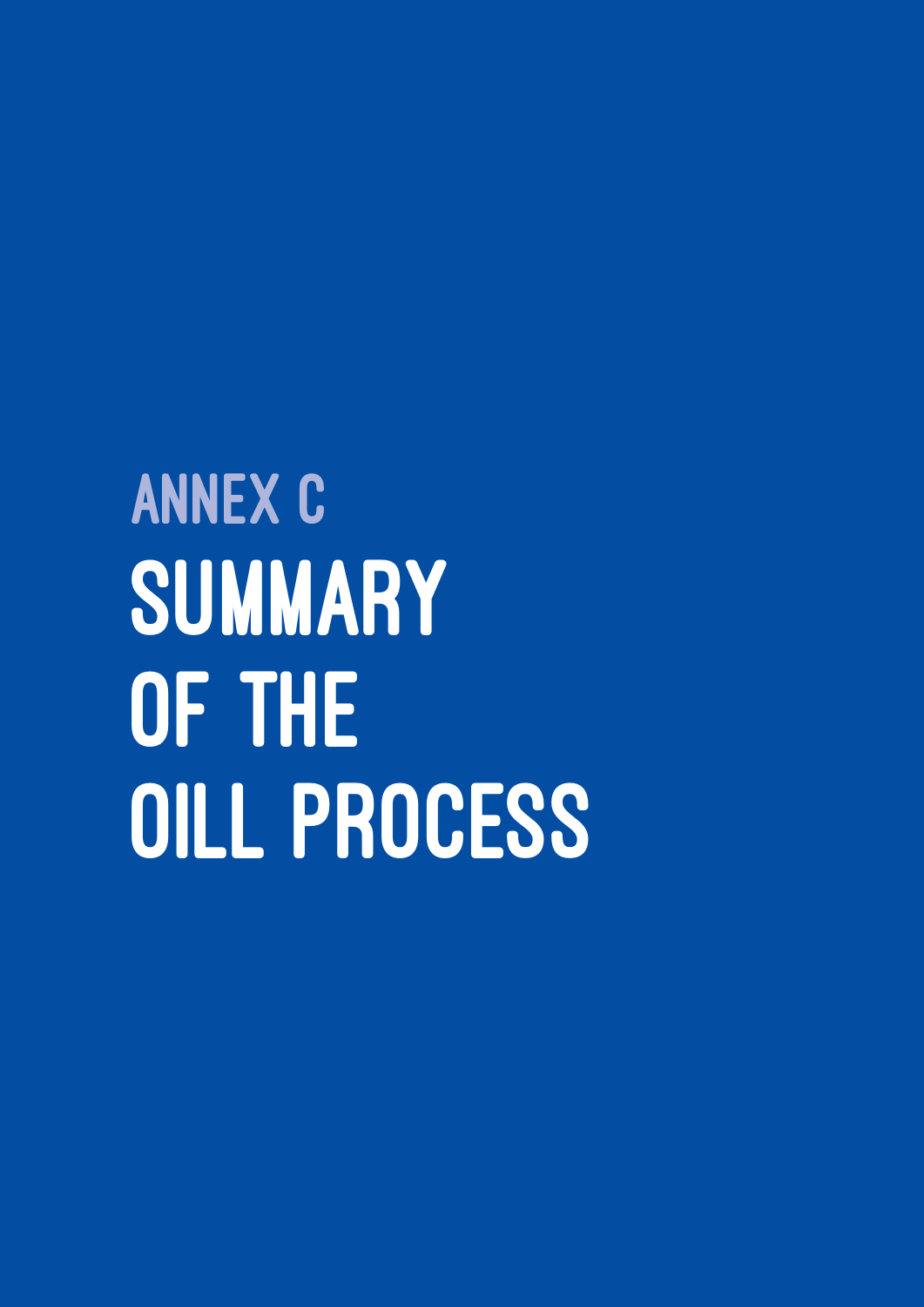Below are definitions<sup>4</sup> of the parts of the OILL evaluation process that assisted facilitators in recording observations, insights, lessons identified, and lessons learned.

**Observations** are records of noteworthy facts or occurrences seen or heard during an activity or operation. Observations can be of good practices to be sustained or opportunities for improvement.

An **insight** is a deduction drawn from the observations collected which needs to be further considered. Insights provide guidance for future analysis and potential action. Insights can be positive or negative and can contribute to reinforcing positive behaviour or changing practices. Insights may be developed when a single observation poses a high risk to the organisation or when several (three or more) similarly themed observations have been collected.

A **lesson identified** is a viable course of action (recommendation) based on the analysis of one or more insights, which can either sustain a positive observation or address an area for improvement. The development of a recommendation usually involves some level of analysis of the root cause of the insight. Several actions may be required to achieve the recommendation and the changes in behaviour required to improve performance.

A lesson identified becomes a **lesson learned** once the recommended changes have been implemented, embedded and institutionalised (e.g. post-exercise). However, there is nothing to stop facilitators from using the OILL process to convert individual lessons identified into lessons learned during the Exercise.

Capability is a sum of tightly integrated capability elements. A deficiency in any element adversely affects the whole capability. This evaluation supports the identification of deficiencies and provides the opportunity for the NBRT to address the deficiencies.

<sup>4</sup> Paraphrased from Section 3.2 of the *Lessons Management Handbook*, AIDR.